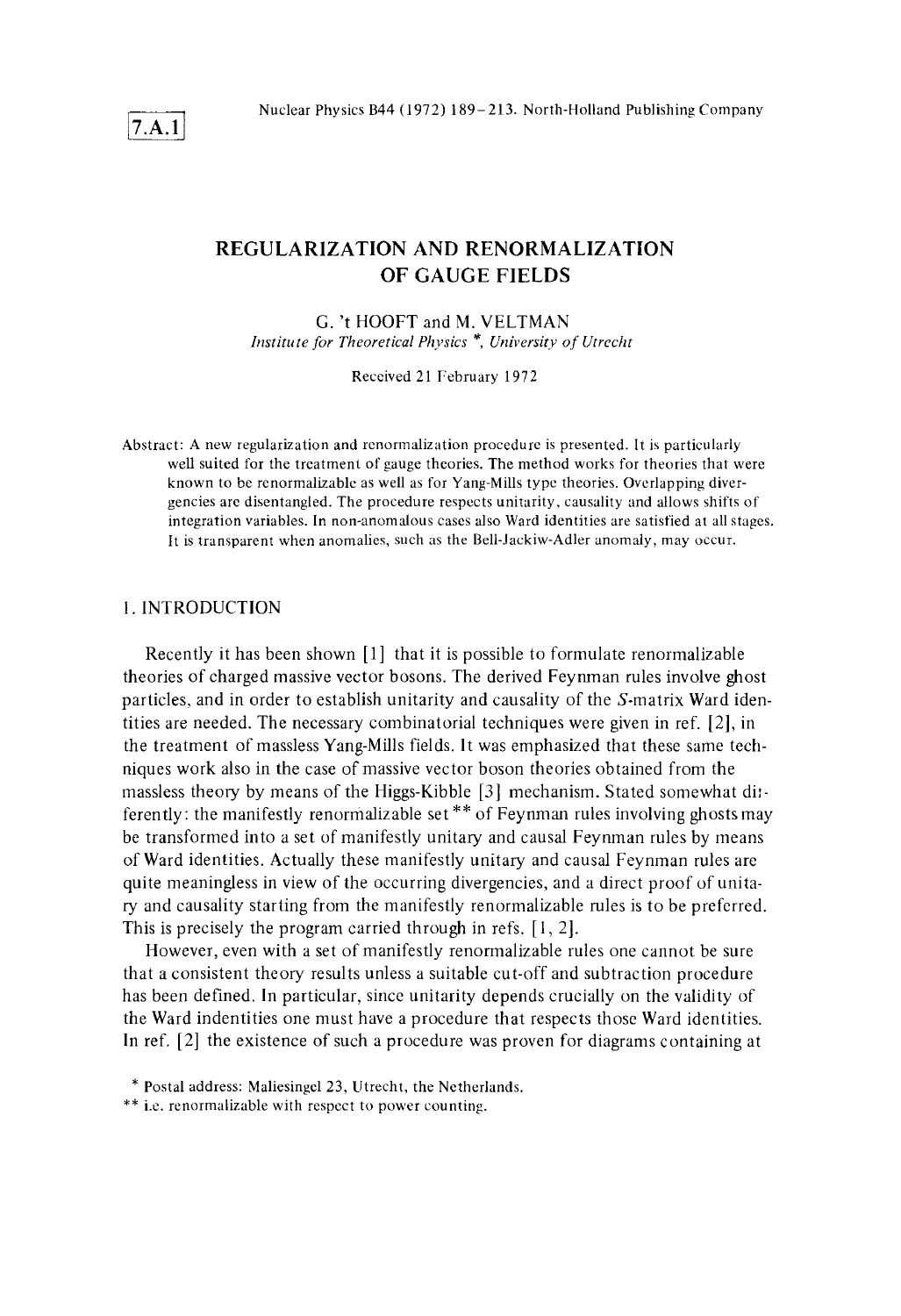most one closed loop; it is the aim of the present paper to extend the argument to arbitrary order of perturbation theory.

In connection with the question of renormalizability there is the problem of overlapping divergencies. This problem is of course not peculiar to gauge theories, and since it has been solved in other cases one could perhaps consider this as a not very urgent problem. However, our treatment deviates in several respects from the conventional procedures, and for this reason we have also considered this problem. It turns out that the techniques given below are particularly well suited to this purpose, and it will be shown that no difficulties arise.

The procedure suggested in ref.  $[2]$  was based on the observation that the Ward identities do hold irrespective of the dimension of the space involved. By introducing a fictitious fifth dimension and a very large fifth component of momentum inside the loop suitable gauge invariant regulator diagrams could be formulated. This procedure breaks down for diagrams containing two or more closed loops because then the "fifth" component of loop momentum may be distributed over the various internal lines. It was guessed that more dimensions would have to be introduced, and thus the idea of continuation in the number of dimensions suggested itself. This is the basic idea employed in this paper \*.

In sect. 2 we define an analytic continuation of the  $S$ -matrix elements in the complex *n*-plane, where *n* is a variable that for positive integer values equals the dimension of the space involved with respect to loop quantities. The physical situation is obtained for  $n = 4$ . This definition is such that for finite diagrams the limit for  $n = 4$ equals the conventional result. It turns out that the generalized S-matrix elements so defined are analytic in  $n$  and the infinities of perturbation theory manifest here as poles for  $n = 4$ .

Renormalization amounts to subtraction of these poles, and one must show that this subtraction procedure does not violate unitarity etc. In fact, in sect. 3 it will be shown that the generalized S-matrix elements satisfy Ward identities, unitarity and causality for all  $n$ . In sect. 4 we consider the question of renormalization and overlapping divergencies.

Since the whole subject of this paper is rather involved and technical, we have stripped the argument as much as possible of non-essential details. The arguments of sects. 2 to 4 are valid for theories containing scalar, vector etc. particles; in sect. 5 the extension to include fermions is indicated.

Sect. 6 is devoted to a discussion of the limitations of the method. It is indicated where there arise conflicts between the method and Ward identities; there seem to be no limitations with respect to the other properties. It appears that such conflicts happen only where there really are troubles, i.e. in cases where anomalies  $[4-6]$  occur. Even then the method is very suitable for practical evaluation of the anomalies, which is demonstrated in this section.

<sup>\*</sup> Independently C.G. Bollini and J.J. Giambiagi [12] have also advanced and pursued the idea of continuation in the number of dimensions.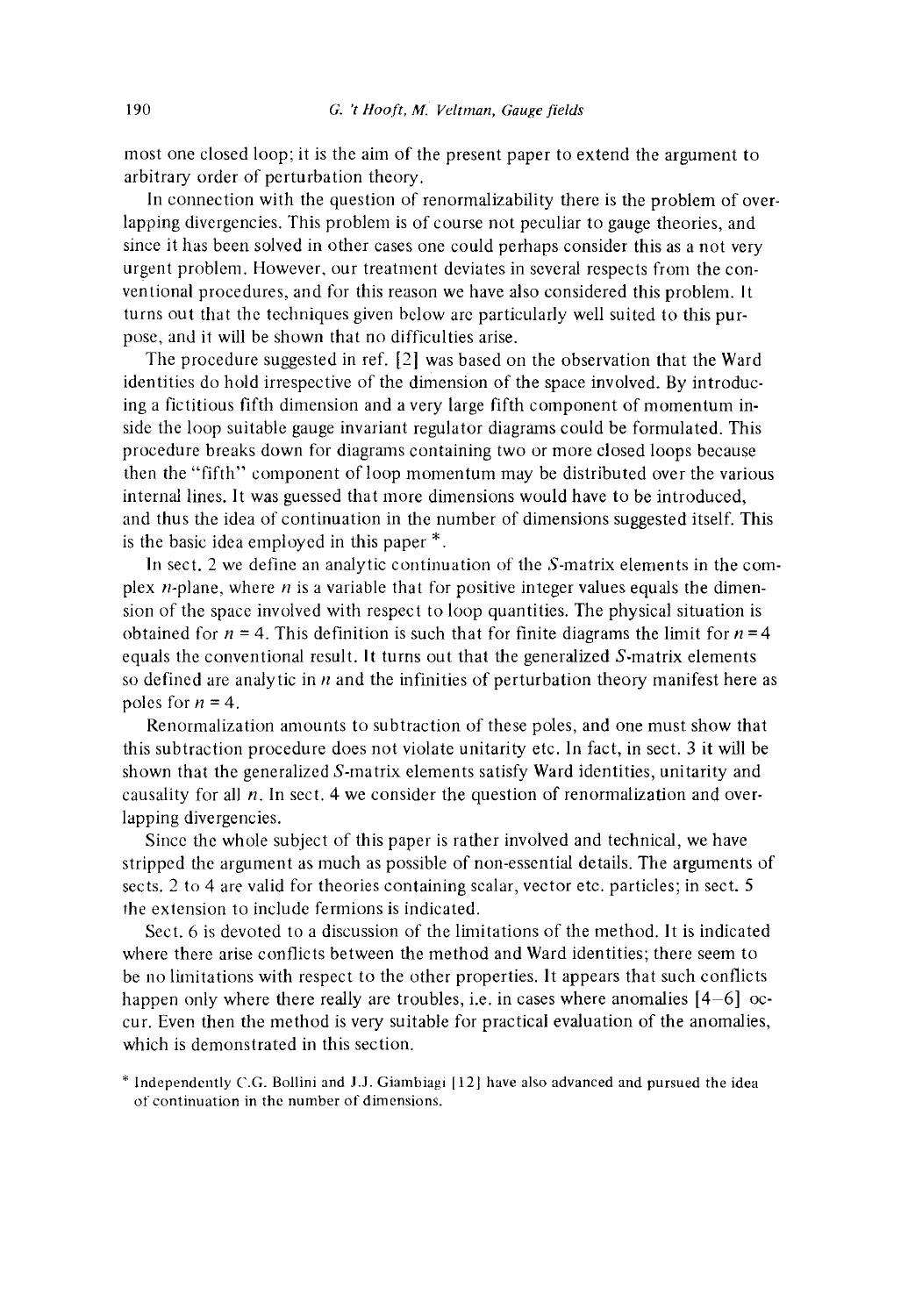Infrared difficulties associated with zero mass particles are not considered in this paper.

For completeness we note that our method bears some resemblance to the method of analytical continuation [7]. The analytic continuation in the exponents of the propagators, as suggested by Bollini et al., amounts in the actual calculations to almost the same as continuation in the number of dimensions (see for instance eq. (A5) in appendix A). In several crucial respects, however, continuation in  $n$  gives less deformation of the structure of perturbation theory.

# 2. DEFINITIONS

As an example we take a photon interacting with charged pions. Vertices:



The arrows denote the direction of charge flow. Momenta are taken in the direction of the vertices.

The lowest order photon self-energy diagrams are:



Assuming *n* component loop momentum  $p$  we have

$$
e^{2} \int d_{n}p \left[ \frac{(2p+k)_{\mu} (2p+k)_{\nu}}{(p^{2}+m^{2})(p+k)^{2}+m^{2})} - \frac{2\delta_{\mu\nu}}{p^{2}+m^{2}} \right].
$$
 (1)

Evaluating the integral without worrying about divergencies:

$$
= e^2 \int_0^1 dx \int d_n p \frac{4p_\mu p_\nu + 2p_\mu k_\nu + 2k_\mu p_\nu + k_\mu k_\nu - 2((p+k)^2 + m^2)\delta_{\mu\nu}}{(p^2 + 2p k x + k^2 x + m^2)^2}.
$$

Using the formulae of appendix A (note that in the end terms odd in  $(1 - 2x)$  may be dropped):

$$
(1) = e^2 i \pi^{\frac{1}{2}n} \Gamma(2 - \frac{1}{2}n) \int_0^1 dx \frac{(1 - 2x)^2 (k_\mu k_\nu - k^2 \delta_{\mu\nu})}{(m^2 + k^2 x (1 - x))^2 - \frac{1}{2} n} \ . \tag{2}
$$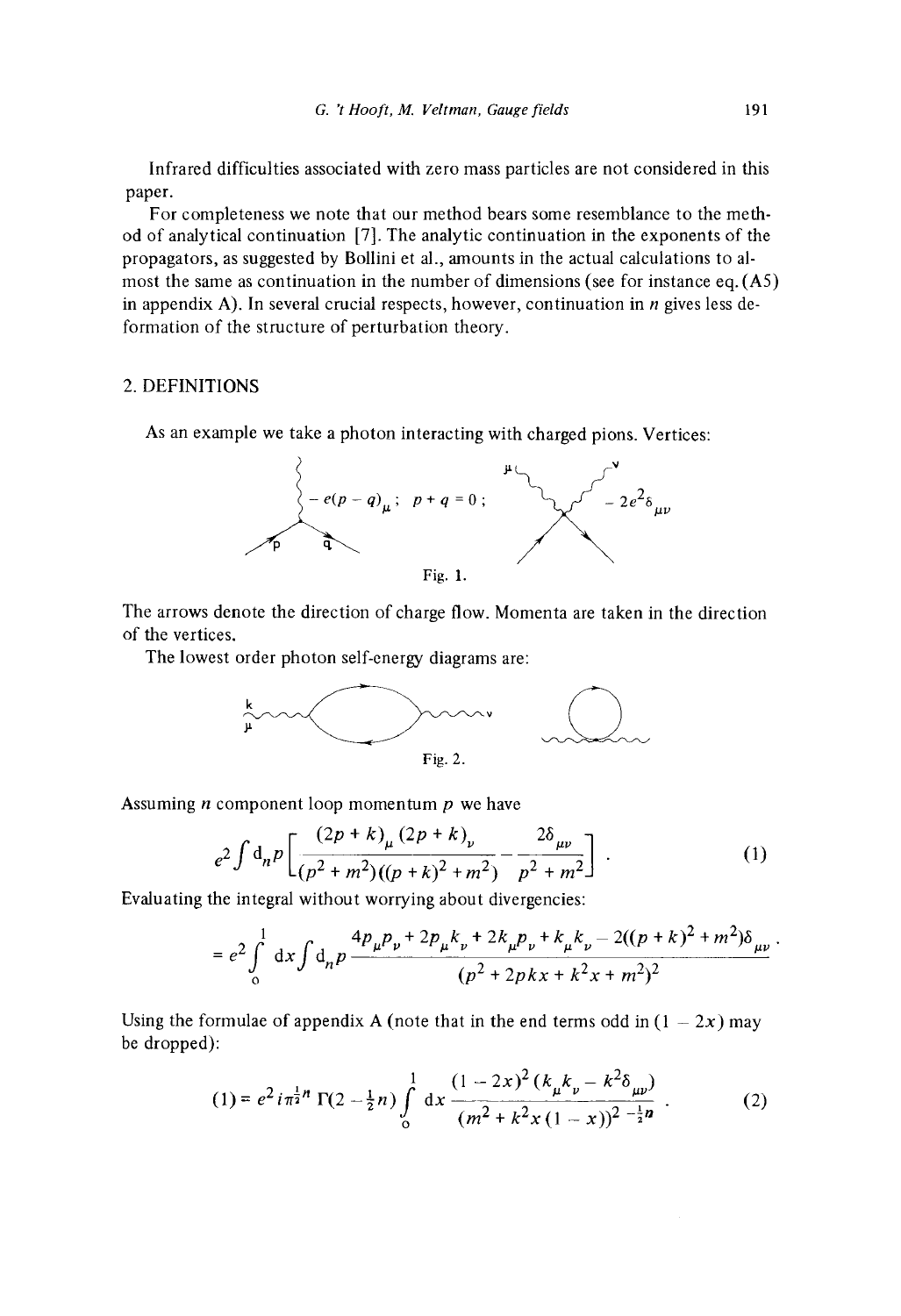This expression is manifestly gauge invariant. In the complex  $n$  plane there are simple poles for  $n = 4, 6, 8$  etc. Note that the *n*-dependence is such that gauge invariance holds for any  $n$ . This is the property referred to in the introduction: Ward identities do not involve the dimensionality of space.

In order to carry through renormalization we subtract from (2) the pole and its residue for  $n = 4$ 

$$
e^{2}i\pi^{2}\frac{2}{4-n}(k_{\mu}k_{\nu}-k^{2}\delta_{\mu\nu})\int_{0}^{1}dx(1-2x)^{2}.
$$
 (3)

This subtraction term is a polynomial in the external momentum, and of course gauge invariant. Subtracting (3) from (2) and taking the limit  $n = 4$  gives the customary result:

$$
-ie^{2}\pi^{2}(k_{\mu}k_{\nu}-k^{2}\delta_{\mu\nu})\int_{0}^{1}dx(1-2x)^{2}\ln(m^{2}+k^{2}x(1-x))
$$
  
+ $C(k_{\mu}k_{\nu}-k^{2}\delta_{\mu\nu}),$  (4)

where C is a constant related to the *n* dependence other then in the exponent of the denominator. Actually  $C$  is undetermined, which may be seen as follows. Suppose that in (2) we replace  $e^2$  by  $e^2M^4$ <sup>-n</sup>, where M is an arbitrary mass. This gives (2) an *n* independent dimension of (mass)<sup>2</sup>. However C in (4) is changed by a term proportional to  $\ln M$ . It may be noted that the same arbitrariness results if one evaluates (1) with the help of Pauli-Villars regulators.

The above heuristic derivation shows many of the features of the method advocated in this paper. In practical calculations for one loop diagrams this provides a very simple scheme for computing gauge invariant results. It could for instance be used to show cancellation of divergencies in the manifestly unitary set of Feynman rules mentioned in the introduction and investigated by several authors [8].

There are several serious objections to the above manipulations. First of all, our starting point eq. (1) is meaningless for  $n \ge 2$ . In order to obtain a sensible result one must (i) change the Feynman rules such that for non-integer  $n$  all diagrams give rise to well-defined expressions, and (ii) define a suitable limiting procedure for  $n = 4$ , which restores originally convergent diagrams to their original values while originally divergent diagrams are given a meaning consistent with unitarity etc. Thus first of all a redefinition of the S-matrix is in order.

Consider again eq.  $(1)$ . First we split the *n*-dimensional space in a 4 dimensional (physical) and an  $n-4$  dimensional subspace:

$$
\int d_n p \to \int d_4 p \int d_{n-4} P \,. \tag{5}
$$

Multiplying (1) with two arbitrary physical four vectors  $e_{1\mu}$  and  $e_{2\nu}$  we see that (1) depends on the direction of  $p$  but not on the direction of  $P$ . Introducing polar coordinates in  $P$  space and integrating over angles one finds: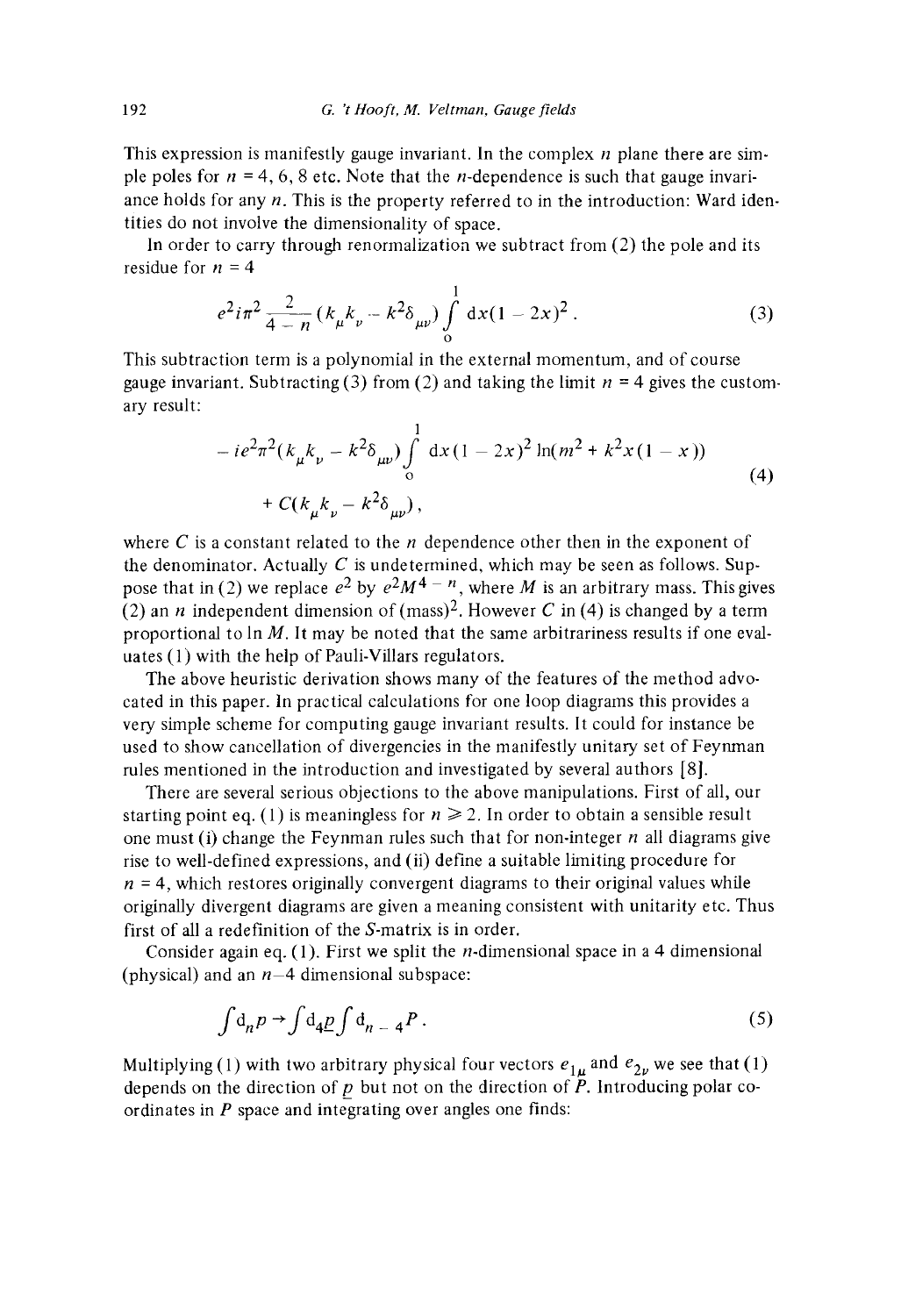*G. 't Hooft, M. Veltman, Gauge fields* 193

$$
(1) = \int d_4 p \int d\omega \, \omega^{n-5} \, \frac{2(\pi)^{\frac{1}{2}(n-4)}}{\Gamma(\frac{1}{2}(n-4))} f(p, \omega^2) \,, \tag{6}
$$

where  $\omega$  is the length of P in the  $n - 4$  dimensional subspace. The dependence on the external vectors  $e_1$ ,  $e_2$  and k is not shown explicitly. Note that  $(pk) = (pk)$ ,  $(e_1p) = (e_1p), (e_2p) = (e_2p)$  and  $p^2 = p^2 + \omega^2$ . (6) is still quite meaningless, and we continue our formal manipulations until we arrive at an expression that can be given a meaning. Note that the second integral in (6) contains an infrared divergence for  $n \leq 4$ . This divergence is superficial and may be removed by partial integration (throwing away surface terms):

$$
\int_{0}^{\infty} d\omega \, \omega^{n-5} f(p, \omega^2) = -\frac{2}{n-4} \int_{0}^{\infty} d\omega \, \omega^{n-3} \, \frac{\partial}{\partial \omega^2} f(p, \omega^2) \,. \tag{7}
$$

Doing this  $\lambda$  times on (6) gives

$$
\frac{\pi^{\frac{1}{2}(n-4)} 2}{\Gamma(\frac{1}{2}(n-4)+\lambda)} \int d_4 \underline{p} \int_0^\infty d\omega \, \omega^{n-5+2\lambda} \left(-\frac{\partial}{\partial \omega^2}\right)^{\lambda} f(\underline{p}, \omega^2) \tag{8}
$$

For the (in 4 dimensional space) quadratically divergent diagrams of fig. 2 this is a well defined formula for  $4 - 2\lambda < n < 2$ . Note that  $\omega \ge 0$ . *Eq.* (8) with sufficiently *large X defines the contribution of one loop diagrams to the generalized S-matrix elements in a finite region of the complex n-plane. This region is the domain of convergence of the integrals in* (8).

By taking a sufficiently large  $\lambda$  the domain of convergence extends to arbitrarily small n. Furthermore, the degree of convergence is  $2 - n$  as far as ultraviolet behaviour is concerned and  $n - 4 + 2\lambda$  for the infrared behaviour. Clearly, by choosing a suitable  $\lambda$  and *n* one has a representation of the generalized diagrams in some region of the n-plane in terms of arbitrarily convergent integrals.

If a diagram is convergent in 4-dimensional space then the redefinition  $(8)$  exists for  $n \le n_0$  with  $n_0 > 4$ . Moreover, for  $n = 4$  (8) equals the result evaluated in the conventional way, as may be seen by taking  $\lambda = 1$  and setting  $n = 4$ . Thus for finite diagrams our prescription gives the conventional result in the limit  $n = 4$ .

For divergent diagrams (8) will be meaningless for  $n = 4$ . However, as will be shown,  $(8)$  may be continued in the complex *n*-plane to larger *n* values. The result will in general have a pole at  $n = 4$ . In order to make sense in the limit  $n = 4$  one must introduce counterterms in the perturbation expansion, and those counterterms must be chosen such that the poles at  $n = 4$  disappear. Whether this can be done in a consistent manner is a.separate problem, to be tackled in sect. 4.

For values of *n* outside the domain of convergence of the integrals in (8) the con*tribution to the generalized S-matrix elements is defined as the analytic continuation*   $of(8)$ .

It turns out to be possible to construct explicity this analytic continuation towards larger *n* values. The method is as follows. By means of partial integration, valid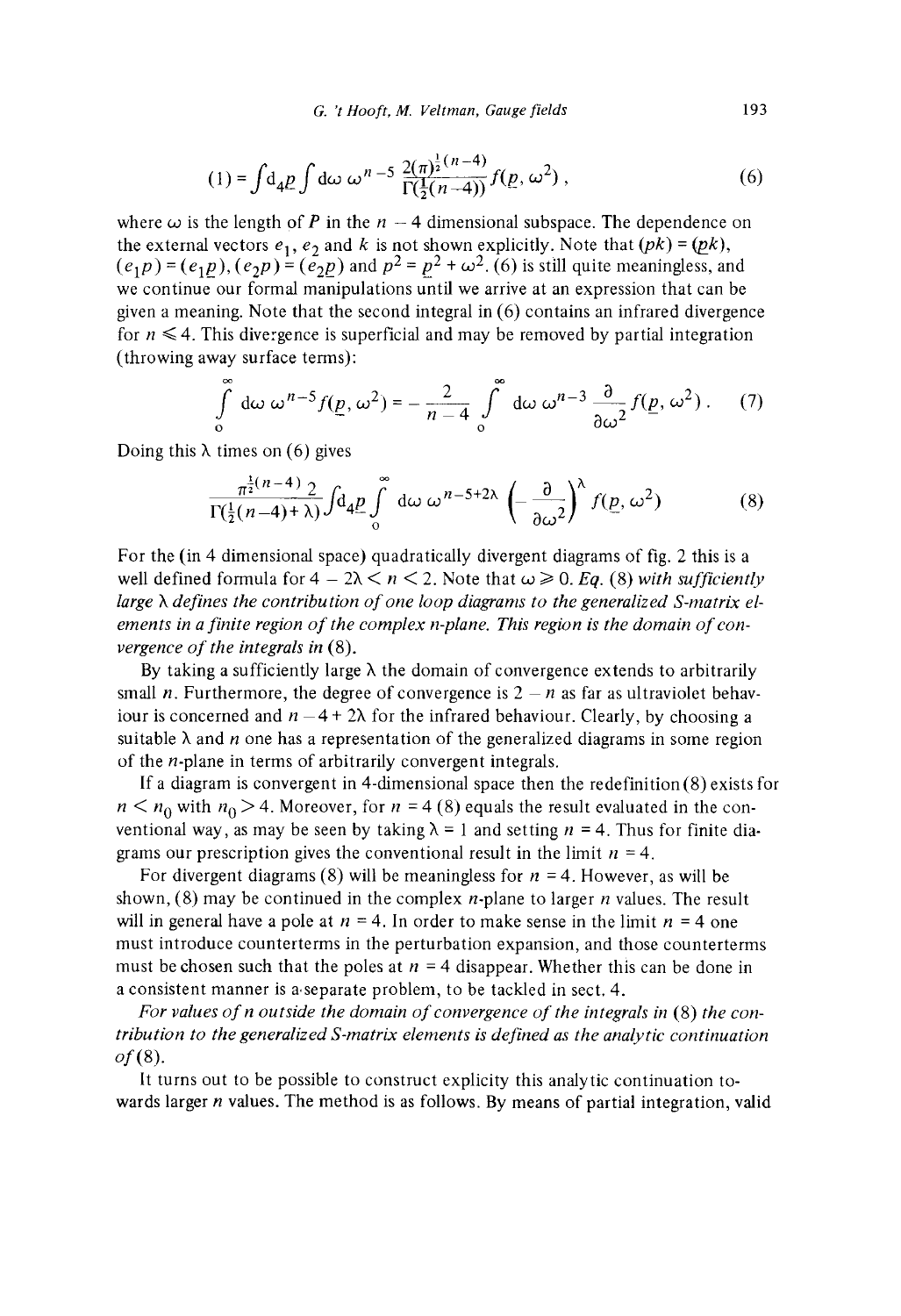inside the domain of convergence of  $(8)$  we derive a new formula, identical to  $(8)$  inside the domain of convergence of  $(8)$ , but analytic in *n* in an enlarged domain. By the principles of analytic continuation this new formula is then equal to the analytic continuation of (8) in this enlarged domain.

In view of the importance of this construction we will try to formulate it as clearly as possible. Consider the integral:

$$
I = \int d_{\kappa} p \frac{p_a^{\lambda_1} p_b^{\lambda_2} \dots p_c^{\lambda_j}}{((p + k_1)^2 + m_1^2)^{\alpha_1} ((p + k_2)^2 + m_2^2)^{\alpha_2} \dots ((p + k_j)^2 + m_j^2)^{\alpha_j}}
$$
(9)

 $p_a$ ,  $p_b$  etc. are components a, b etc. of p. The exponents  $\lambda_i$ ...  $\lambda_j$  are not necessarily integer. (8) is of the form (9) with  $\kappa = 5$ , where the integration over  $p_5$  in (9) is nothing but the  $\omega$ -integration in (8). Thus  $p_5$  occurs with an *n*-dependent exponent in the numerator. Also  $p_1, p_2$  etc. may occur in the numerator, they are contained in (8) in the function f. The differentiations with respect to  $\omega^2$  in (8) have as net effect an increase of the exponents of the factors in the denominator; the  $\alpha$ , will be integer, but they can be larger than 1.

The integral in (9) will be convergent if

$$
\lambda_1 > -1, \lambda_2 > -1, \dots, \lambda_j > -1
$$
  
\n
$$
\kappa + \lambda_1 + \lambda_2 + \dots \lambda_j - 2(\alpha_1 + \alpha_2 + \dots + \alpha_l) < 0.
$$
 (10)

Next we insert in (9) the expression, identical to unity:

$$
\frac{1}{\kappa} \sum_{i=1}^{\kappa} \frac{\partial p_i}{\partial p_i}.
$$
\n(11)

Within the region  $(10)$  we may perform partial integration. After some trivial algebra we obtain:

$$
I = \frac{\lambda_1 + \lambda_2 + \dots + \lambda_j}{\kappa} I + \frac{2(\alpha_1 + \alpha_2 + \dots + \alpha_l)}{\kappa} I - \frac{1}{\kappa} I'
$$

with

$$
I' = \int d_{R} p p_{a}^{\lambda_{1}} \dots p_{c}^{\lambda_{j}} \left[ \frac{2\alpha_{1}(m_{1}^{2} + k_{1}^{2} + (p k_{1}))}{((p + k_{1})^{2} + m_{1}^{2})^{\alpha_{1} + 1} (\cdot)^{\alpha_{2}} \dots (\cdot)^{\alpha_{l}} + \frac{2\alpha_{2}(m_{2}^{2} + k_{2}^{2} + (p k_{2}))}{(\cdot)^{\alpha_{1}} (\cdot)^{\alpha_{2} + 1} \dots (\cdot)^{\alpha_{l}} + \dots + \frac{2\alpha_{l}(m_{l}^{2} + k_{l}^{2} + (p k_{l}))}{(\cdot)^{\alpha_{1}} (\cdot)^{\alpha_{2}} \dots (\cdot)^{\alpha_{l} + 1}} \right]
$$
(12)

or

$$
I = -\frac{1}{(\kappa + \lambda_1 + \lambda_2 + \dots \lambda_j - 2\alpha_1 - 2\alpha_2 - \dots - 2\alpha_l)} I'.
$$
 (13)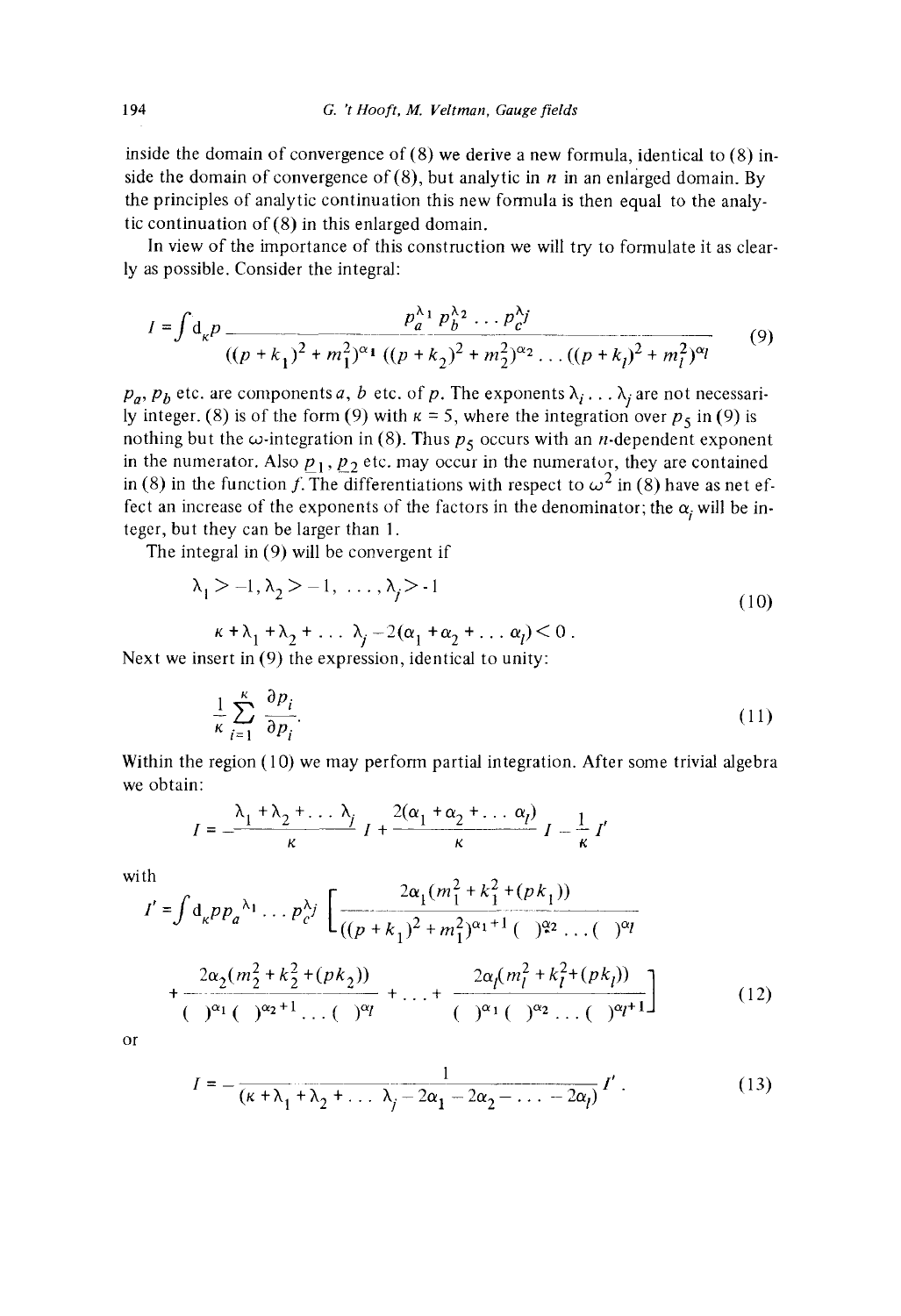The integral  $I'$  converges if

$$
\lambda_1 > -1, \qquad \lambda_2 > -1, \dots, \lambda_j > -1
$$
  

$$
\kappa + \lambda_1 + \lambda_2 + \dots + \lambda_j - 2(\alpha_1 + \alpha_2 + \dots + \alpha_l) < 1.
$$
 (14)

This is a larger domain than  $(10)$ , and the right hand side of  $(13)$  is the explicit representation of the analytic continuation of I into this domain.

For one loop diagrams the variable *n* appears linearly in some exponent  $\lambda$ . In that case one obtains an analytic continuation over a region of magnitude one in the direction of positive  $n$ .

The above operation will be called *partial p*. By repeated application of partial *p* and for sufficiently large  $\lambda$  one obtains an explicit representation valid in an arbitrarily large domain in the complex  $n$ -plane. Or, in a given region of the  $n$ -plane a representation in terms of arbitrarily convergent integrals.

With this prescription one may now evaluate the integrals in the example (1). The result is of course precisely (2).

For diagrams with two closed loops one may proceed in a similar way. There will be two  $n$ -fold integrals, and one writes:

$$
\int d_{n}p \int d_{n}p' \rightarrow \int d_{4}\underline{p} \int d_{4}\underline{p}' \int d_{n-4}P \int d_{n-4}P' . \qquad (15)
$$

In the P' integral the fifth axis is taken in the direction of the  $(n-4)$  vector P:

$$
(15) \rightarrow \int d_4 \underline{p} \int d_4 \underline{p}' \int d_{n-4} P \int d p'_5 \int d_{n-5} P'
$$

The integrands will be independent of the  $P$  and  $P'$  directions. The integration over angles may be performed:

$$
(15) \rightarrow \frac{4\pi^{\frac{1}{2}(2n-9)}}{\Gamma(\frac{1}{2}(n-4))\Gamma(\frac{1}{2}(n-5))} \int d_4 \underline{p} \int d_4 \underline{p}' \int_0^{\infty} d\omega \, \omega^{n-5} \int_{-\infty}^{\infty} d p'_5 \int_0^{\infty} d\omega' \omega^{n-6} .
$$
\n(16)

The argument of such integrals will be a function of the components  $p$  and  $p'$ , of  $\omega^2$ ,  $p\zeta^2$  +  $\omega'^2$  and  $(p\zeta + \omega)^2$  +  $\omega'^2$  (arising from  $p^2$ ,  $p'^2$  and  $(p + p')^2$ ).

(16) may be written in an elegant form by introducing a twodimensional space, and the vectors

$$
q = \begin{pmatrix} \omega \\ 0 \end{pmatrix}, \qquad q' = \begin{pmatrix} p'_5 \\ \omega' \end{pmatrix} . \tag{17}
$$

With  $\epsilon_{ij}$  the completely antisymmetric tensor in two dimensions ( $\epsilon_{12}$  = 1) we have: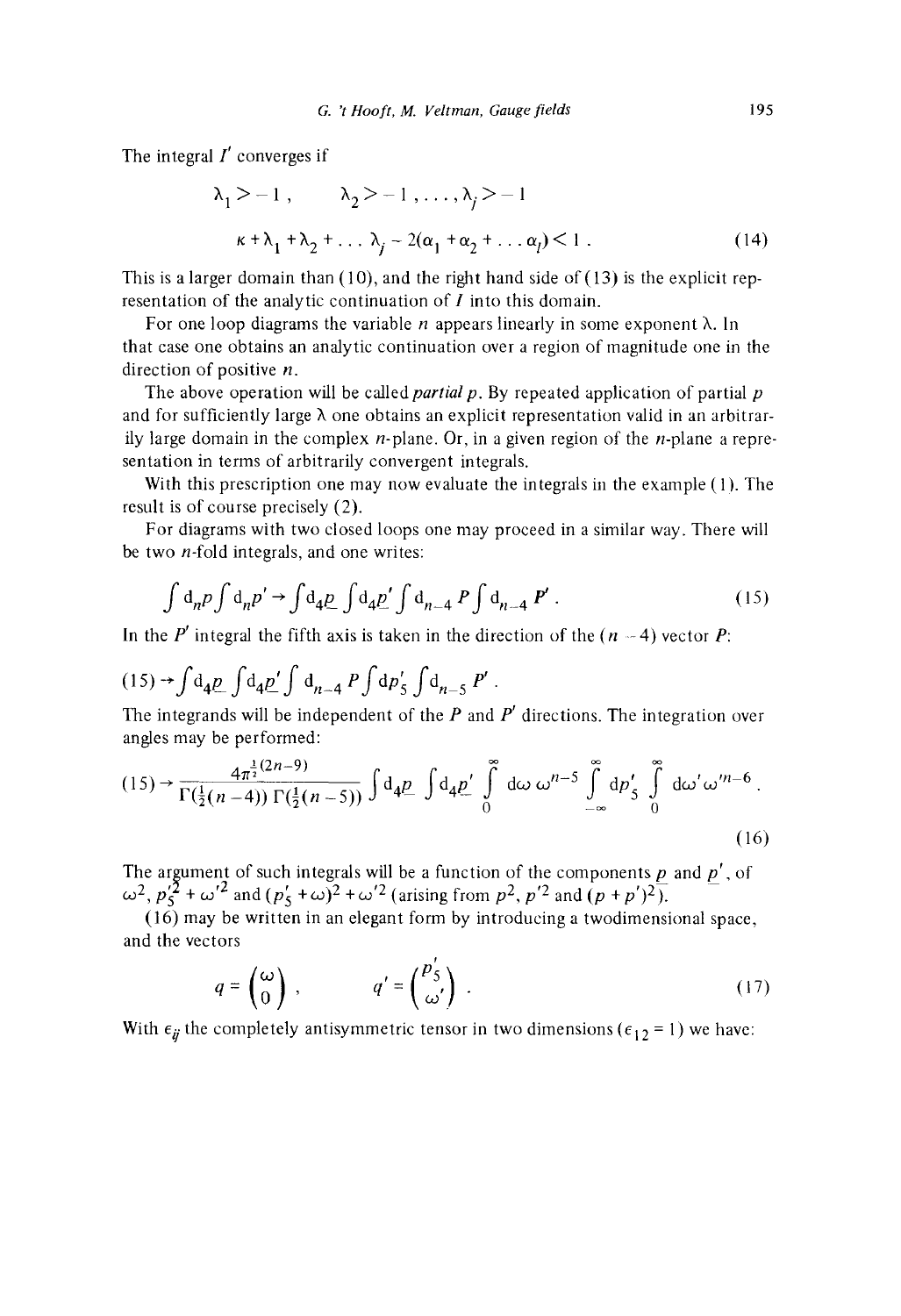$$
\int d_{n}p \int d_{n}p' f(p^{2}, p'^{2}, (p + p')^{2})
$$
\n
$$
= \frac{2\pi^{2}(2n-9)-1}{\Gamma(\frac{1}{2}(n-4))\Gamma(\frac{1}{2}(n-5))} \int d_{4}p \int d_{4}p' \int d_{2}q \int d_{2}q' (\epsilon_{ij}q_{i}q_{j}')^{n-6}\theta(\epsilon_{ij}q_{i}q_{j}')
$$
\n
$$
f(q^{2}, q'^{2}, (q + q')^{2}).
$$
\n(18)

The step-function  $\theta$  is needed because of the lower limit 0 in the  $\omega'$  integration in (16). We have dropped explicit indication of the dependence on the components of  $p$ and  $p'$ .

The equivalent of  $(8)$  is also obtained by partial integration. To this purpose one observes that

$$
(\epsilon_{ij} q_i q'_j)^{\alpha} = \frac{1}{(\alpha+2)(\alpha+1)} \epsilon_{ab} \frac{\partial}{\partial q_a} \frac{\partial}{\partial q'_b} (\epsilon_{ij} q_i q'_j)^{\alpha+1} . \tag{19}
$$

 $\lambda$  times application of (19) and subsequent partial integration leads to an expression similar to (8):

$$
\frac{2\pi^{\frac{1}{2}(2n-11)}}{\Gamma(\frac{1}{2}(n-4)+\lambda)\Gamma(\frac{1}{2}(n-5)+\lambda)}\int d_{4}\underline{p}\int d_{4}\underline{p}' \int d_{2}q \int d_{2}q' \left(\epsilon_{ij}q_{i}q_{j}'\right)^{n-6+2\lambda}.
$$
\n
$$
\times \theta(\epsilon_{ij}q_{i}q_{j}')\left(\frac{\partial^{2}}{\partial q^{2}\partial q'^{2}}+\frac{\partial^{2}}{\partial q^{2}\partial (q+q')^{2}}+\frac{\partial^{2}}{\partial q'^{2}\partial (q+q')^{2}}\right)^{\lambda}
$$
\n
$$
\times f(q^{2}, q'^{2}, (q-q')^{2}). \tag{20}
$$

Again,  $(20)$  and its analytic continuation to larger *n* define the contribution of the two-loop diagrams to the generalized S-matrix elements. Explicit representations for large *n* may be obtained by operations similar to partial  $p$  in the one loop case. We need four such operations in the two loop case, and we will discuss them in sect. 4.

Definitions similar to (20) may be given for the three or more closed loop cases. The above prescription applies if all loop particles are scalars. To complete our prescription to cover vector fields we note that indices that are part of the propagators contained in the loops now take the values 1 to  $n$  for integer  $n$ . This is because polarization vectors corresponding to internal lines become  $n$ -component vectors. The only practical consequence of this fact is that in doing the vector algebra of all occurring loop indices one must use the rule

$$
\delta_{\mu\mu} = n \tag{21}
$$

After that one has expressions that can be used to define the diagrams for non-integer  $n$ . In establishing Ward-identities one notes an interplay between these factors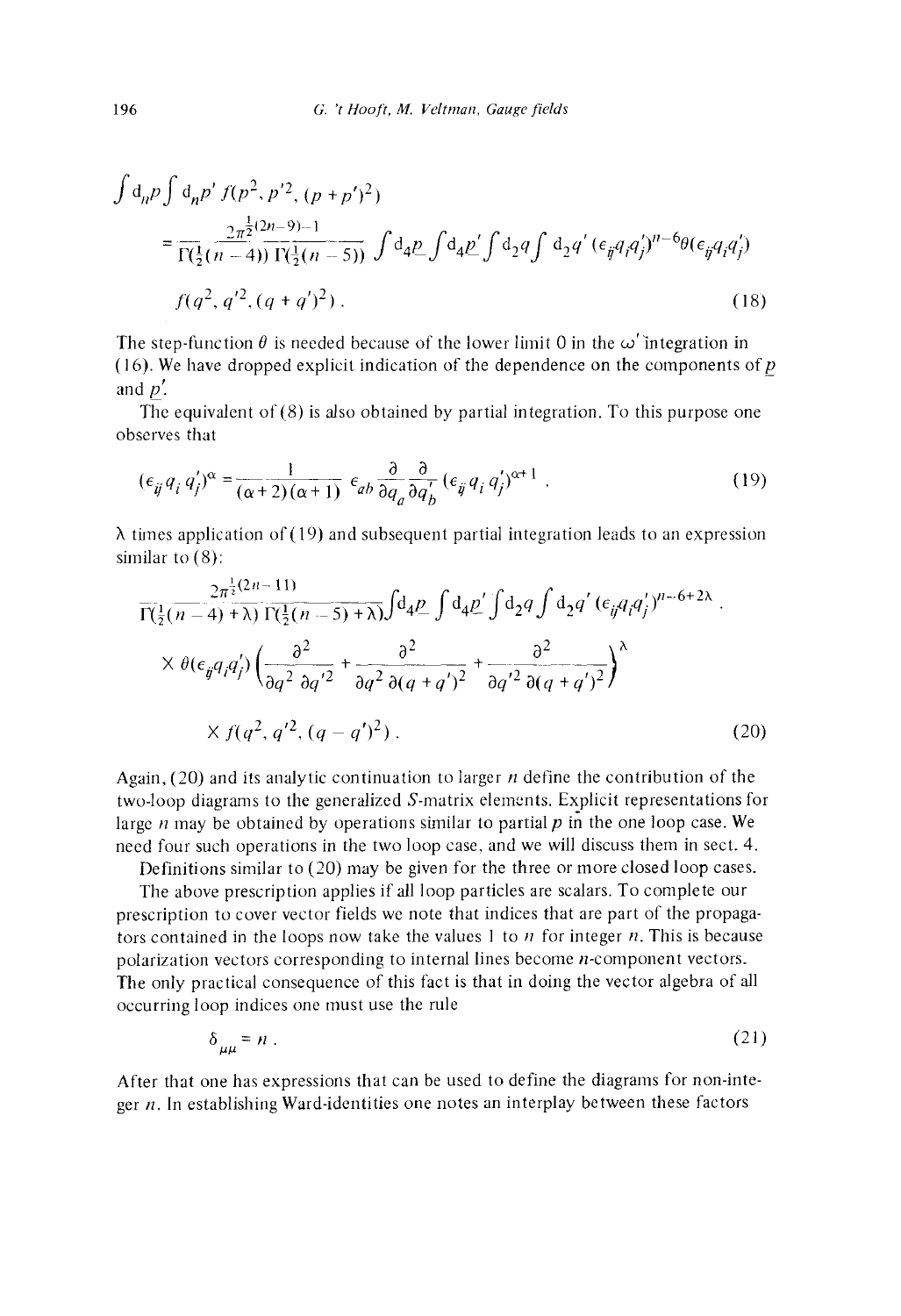$n$  and the factors  $n$  occurring in association with averaging over all directions in  $p$ space of factors like  $p_{\mu}p_{\nu}$ . See eqs. (A7), (A8). By virtue of (21) equations like

$$
p_\mu (\delta_{\mu\nu} p^2 - p_\mu p_\nu) = 0
$$

remain true even for continuous  $n$  in the sense defined above.

#### 3. WARD IDENTITIES, UNITARITY, CAUSALITY

We must now establish that our generalized amplitudes satisfy Ward identities. These Ward identities involve  $(i)$  vector algebra and  $(ii)$  shifting of integration variables. In the sense defined in sect. 2 it is easy to see that the vector algebra goes through unchanged for any  $n$ . For example, consider the photon-pion vertex of fig. 1. One requires that this vertex when multiplied by the photon four momentum equals the difference of two inverse pion propagators. Thus, in 4 dimensions with the vertex of fig. 1 where  $q = -p - k$ :

$$
k_{\mu} \left\{ -(2p+k)_{\mu} \right\} = (p+k-p)_{\mu} \left\{ -(p+k+p)_{\mu} \right\}
$$

$$
= -(p+k)^{2} - m^{2} + (p^{2}+m^{2}).
$$

In the *n* dimensional formulation, with the notation of eq.  $(5)$ :

$$
k_{\mu} \left\{ -(2\underline{p} + k)_{\mu} \right\} = -(k, 2\underline{p} + k) = -(k, 2p + k)
$$
  
= -(k + p - p, k + p + p) = -(p + k)<sup>2</sup> - m<sup>2</sup> + (p<sup>2</sup> + m<sup>2</sup>),

with  $(p + k)^2 = (p + k)^2 + P^2$  and  $p^2 = p^2 + P^2$ .

It is this rather trivial type of vector algebra that is involved in proving the gauge invariance of eq. (1). In the case of vector particles things are slightly more complicated, and the rule (21) comes in. In that case one must demonstrate for instance that eq.  $(A7)$  from appendix A can be obtained from  $(A8)$  on multiplication with  $\delta_{\mu\nu}$ , which indeed happens to be the case. In general one must show that the vector algebra that must hold for the left hand side of eqs.  $(A5) - (A10)$  (and their generalizations) actually holds for the right hand sides for any  $n$ . One easily convinces oneself that this property holds keeping in mind that all necessary equations can be obtained from  $(A5)$  by differentiation with respect to  $k$ .

As for point (ii) the shifting of integration variables, we first note that any shift over an external (= physical) four vector is certainly allowed since we have kept the integrations over the first four components unchanged. Nothing else is required in the one loop case. In the two loop case we must have invariance for shifts like  $p \rightarrow p + p'$ , where p and p' are both loop momenta. From formula (20) this is evidently correct, due to the fact that the  $\epsilon$ -product is invariant for such shifts.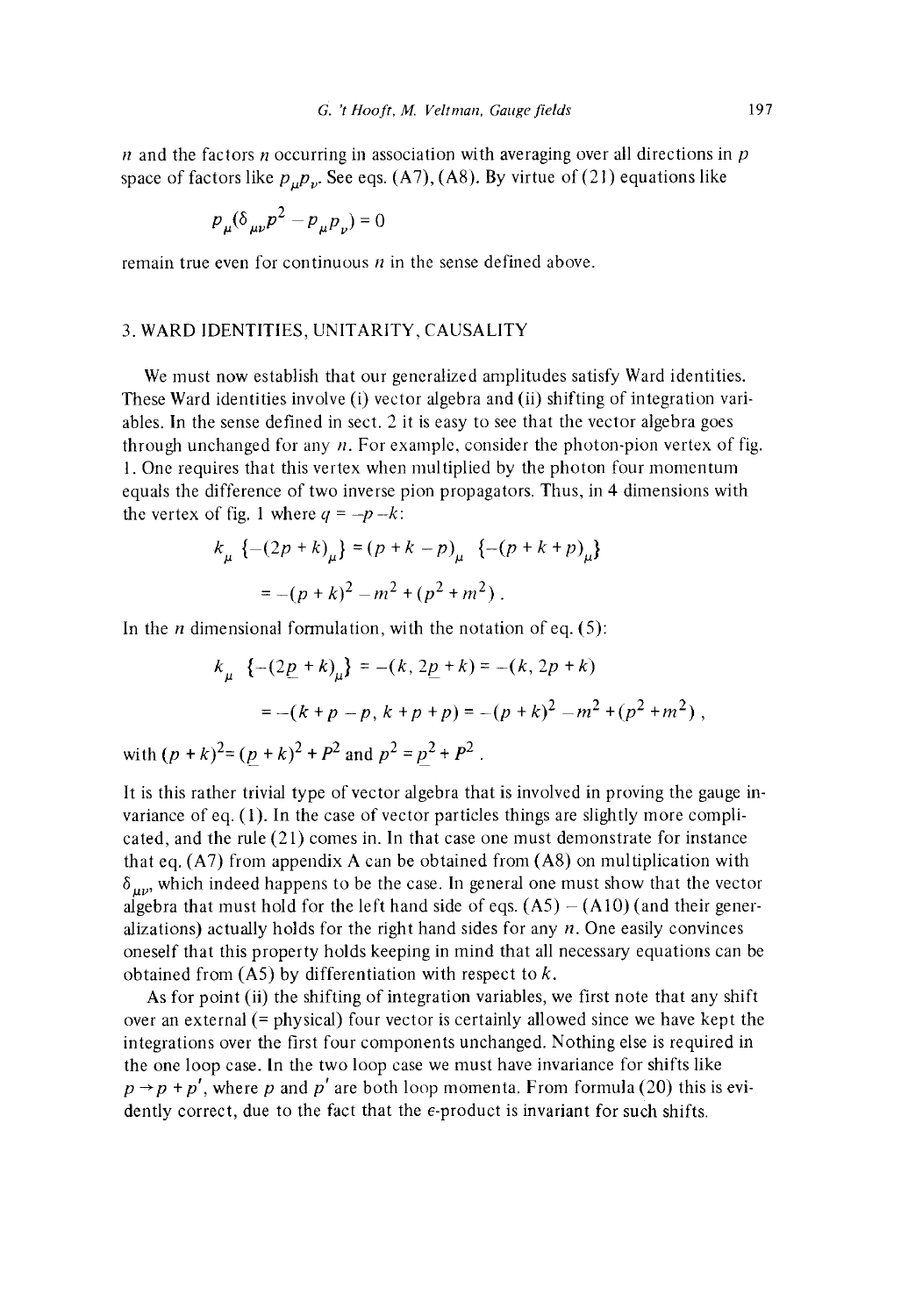Establishing unitarity and causality, or more precisely cutting rules [9, 10] is also very easy. With the usual  $\pm i\epsilon$  prescriptions one needs only to establish the validity of the "largest time" equation of ref.  $[11]$  (or  $(2.8)$  of ref.  $[10]$ ) which involves only the time components of the *n*-vectors, or after fourier transformation, the energy components. Since, as far as these components are concerned, we have not changed the structure of the propagators and integrations (as is evident from  $(8)$  and  $(20)$ ), and since we can always take sufficiently convergent representations in some region of the n-plane, it is obvious that cutting rules hold in some region of the n-plane. Because any term in the cutting equations can be continued analytically to smaller and larger  $n$  values by means of the methods of sect. 3 we have the result that the cutting rules hold for any  $n$ .

It must be noted that in these rules the integration over intermediate states involves *n*-space. If all poles for  $n = 4$  have been removed then in the limit  $n = 4$  this integration over intermediate states reduces to the required integral over physical phase space. It is essential in this context that the phase space integrations are themselves finite, and do not introduce new poles.

In considering cut diagrams some care in handling the  $\delta$ -functions is necessary. The following remarks may be of help in this respect;

(i) in (8) (and analogously in (20)) the various factors  $\omega^2$  occur in denominators simply in addition to the masses of the loop particles. E.g.  $p^2 + m^2 = p^2 + \omega^2 + m^2$ . Thus one can see (8) as a superposition of diagrams where internal masses  $m_i^2$  have been replaced by  $\omega^2 + m_r^2$  with weight function

$$
\omega^{n-5-2\lambda}\,\left(-\frac{\partial}{\partial\omega^2}\right)^\lambda.
$$

One may go further and exchange the  $\omega$  and p\_integrations in (8). For cut diagrams, where the  $p$  integration is convergent also one may further exchange differentiation with respect to  $\omega^2$  and the p integration. Then the calculation of cut diagrams becomes identical to the conventional calculation followed by differentiation and integration with respect to  $\omega$ .

(ii) If one chooses a very small  $n$  the above mentioned weight function may induce strong threshold singularities.

### 4. RENORMALIZATION

In order to obtain a consistent theory it must be shown that the poles for  $n = 4$ can be removed, order by order in perturbation theory. In a given order any new subtraction terms to be introduced must satisfy a stringent criterion: they may not have an imaginary part. This follows very simple from the fact that in a given order the imaginary part, through unitarity, is determined unambigeously by the lower order results. In practice this means that new subtraction terms must be finite polynomials in the external momenta. The demonstration that this is possible includes treatment of the overlapping divergencies. It is perhaps worthwhile to mention the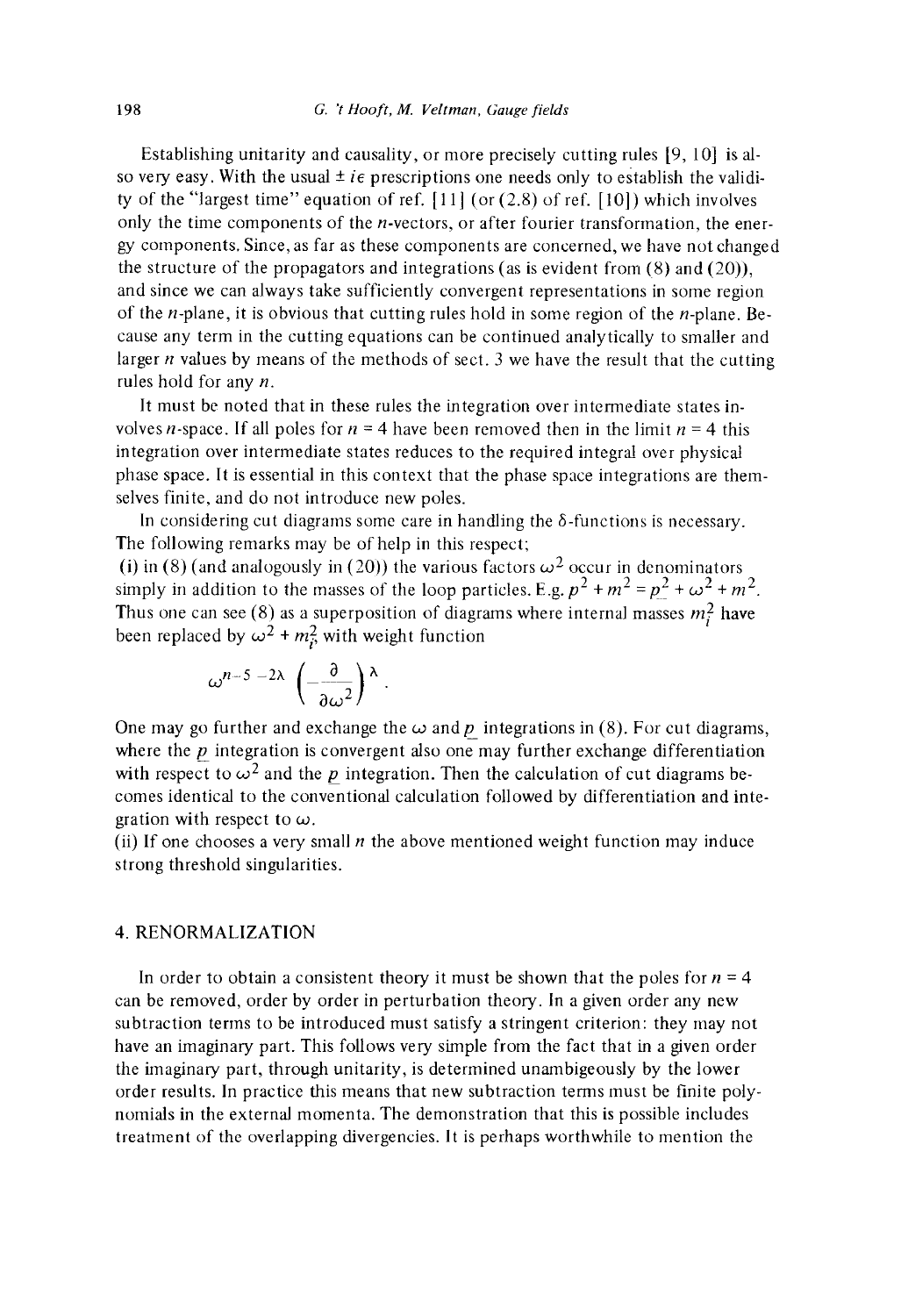fact that Ward identities and the problem of overlapping divergencies have nothing to do with each other, even though in quantum electrodynamics Ward identities have been of technical assistance in unraveling the divergence structure of perturbation theory.

In this section we will treat one and two closed loop diagrams. The generalization to more closed loops is obvious. In order to keep the discussion transparant we will omit most numerator factors as for instance occurring when there are vector particles. Yet the treatment will be such that these factors can be written without interference with the main argument.

The definitions (8) and (20) will form the basis of our discussion. Consider first one loop diagrams, eq. (8). We must show that the residues of eventual poles for  $n = 4$  are finite polynomials in the external momenta. If the diagram is convergent in 4-space the expression (8) will be non-singular for  $n = 4$ . If the diagram is divergent than (8) will be well-defined only in some region to the left of  $n = 4$ . Subsequent analytic continuation by means of partial p shows a single pole for  $n = 4$  multiplied by a finite and well-defined expression. On the other hand, (8) may be evaluated explicitly by means of Feynman parameters and the equations of appendix A. One obtains an expression of the form:

$$
\Gamma(j - \frac{1}{2}n) \int \mathrm{d}y_1 \dots \int \mathrm{d}y_i \frac{1}{(M^2)^{j - \frac{1}{2}n}} P(y, m, k) \tag{22}
$$

independent of  $\lambda$ . In here *j* is some integer and  $M^2$  and P are polynomials in the Feynman parameters *Yi,* the masses and the external momenta. The eventual pole for  $n = 4$  is explicit in the  $\Gamma$  function; one has poles for  $n \ge 2j$  in agreement with the results obtained by means of partial  $p$ . All this is to ensure that there is no trouble hidden in the Feynman parameter integrations  $*$ .

The residue of a pole for *n* an even integer  $\ge 2i$  is:

$$
C \int dy_1 \dots \int dy_i (M^2)^l P(y, m, k)
$$
 (23)

with  $l = \frac{1}{2}n - j \ge 0$ . Obviously (23) is a finite polynomial, there are no terms of the form  $\ln k^2$ .

Thus, up to one closed loop, eventual poles for  $n = 4$  (or for any other *n*) have as residue polynomials in the external momenta, and may be subtracted.

Next we turn to two closed loops. We assume that counter-terms of the form

$$
\frac{1}{n-4}\ P(k,m)
$$

\* This is by no means trivial. For instance infrared divergencies are usually hidden in the Feynman parameter integrations. For two or more closed loops ultra-violet divergencies may also be transferred from the momentum integrations to the Feynman parameter integrations. For this reason one must be very careful in taking together propagators belonging to different loops by means of Feynman parameters.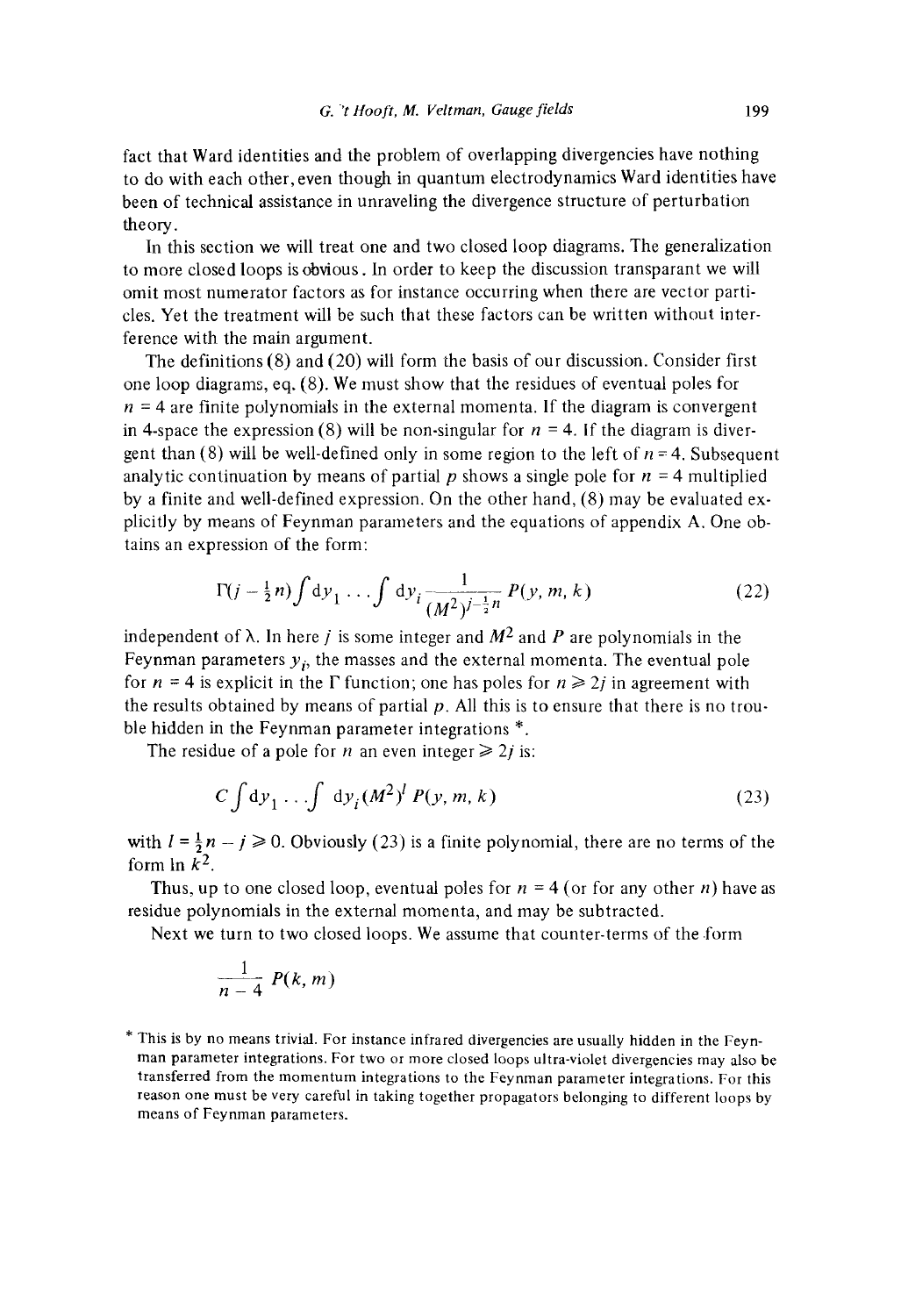have been introduced such as to make all one loop diagrams finite. Consider the general two loop diagram:



Fig. 3.  $\alpha\beta\gamma$  diagram.

We have omitted all external lines. The corresponding expression is:

$$
\int d_{n}p_{1} d_{n}p_{2} \frac{1}{(p_{1}^{2}+m_{1}^{2})^{\alpha}(p_{2}^{2}+m_{2}^{2})^{\beta}((p_{1}-p_{2}+k)^{2}+M^{2})^{\gamma}}
$$
(24)

and we will speak of the  $\alpha \beta \gamma$  diagram.

In here we have assumed that all propagators that depend on  $p_1$  and external momenta have been taken together by means of the Feynman parameter method. Similarly for  $p_2$  and  $p_1 - p_2$  dependent propagators. Furthermore we have suppressed all numerators, except insofar as power counting is concerned; thus

$$
\frac{p_{1_{\mu}}p_{1_{\nu}}}{(p_1^2+m_1^2)^5}
$$

is in the above represented as

$$
\frac{1}{(p_1^2+m_1^2)^4}
$$

Here, and in what follows, we write the integrals as if we are operating in an  $n$ -dimensional space with positive integer  $n$ , but this must be understood as symbolic for integrals like in (20) with sufficiently large  $\lambda$ . We work in a region of small *n* sufficiently far to the left of  $n = 4$ .

There are three one-loop diagrams contained in the above two-loop diagram. We will call them the  $\alpha\gamma$ ,  $\beta\gamma$  and  $\alpha\beta$  sub-diagrams respectively:

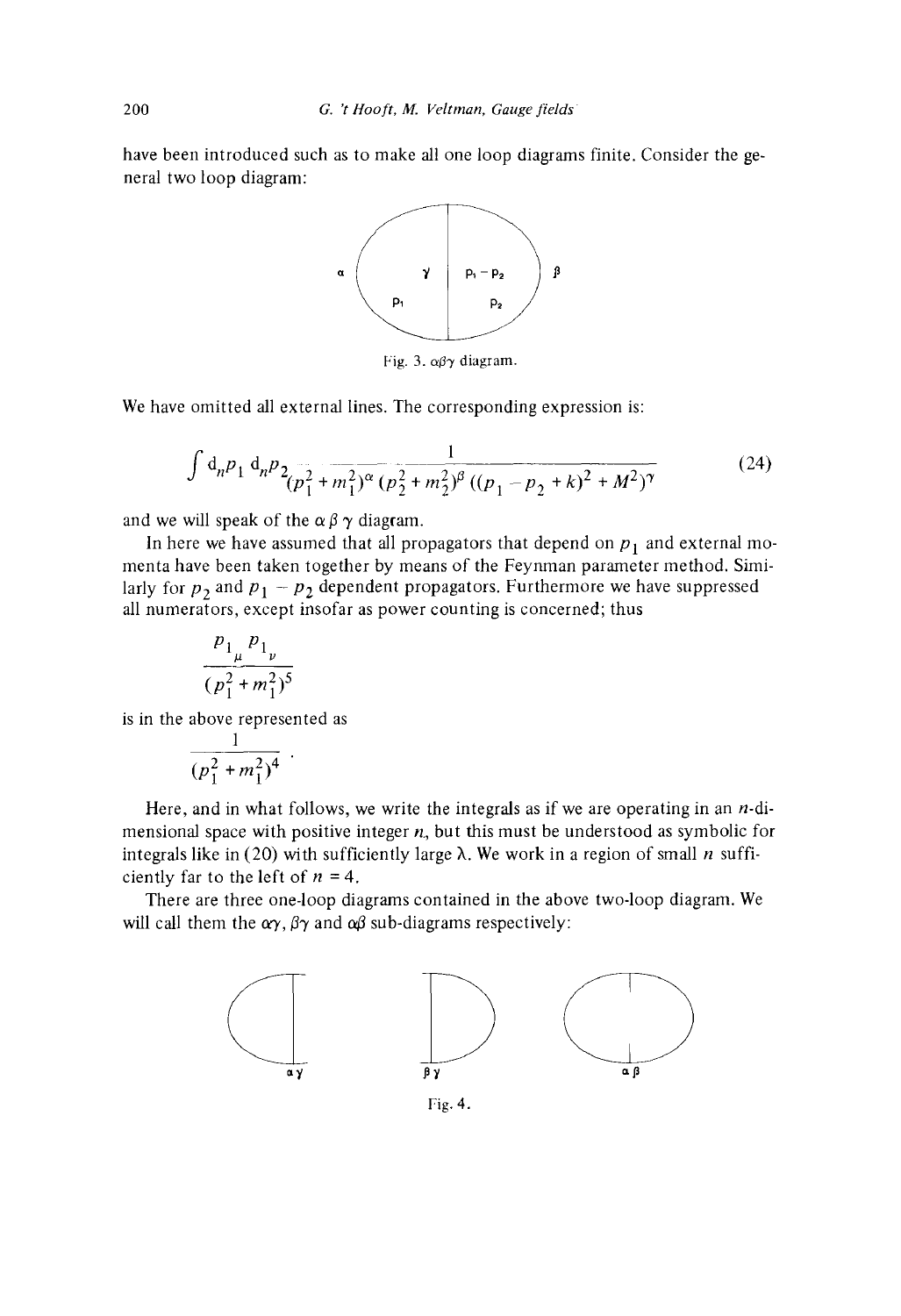If any of these subdiagrams diverge we have counterterms associated with them. In addition to the  $\alpha\beta\gamma$  diagram we must therefore also consider the subtraction diagrams:



The crossed vertex in the first diagram refers to the pole with polynomial coefficient to be subtracted from the  $\alpha\gamma$  diagram. Similarly for the other diagrams. It is clear that the subtraction diagrams contain double poles (1 pole from the crossed vertex and 1 pole from the loop integration) as well as single poles. In particular we have the single pole from the vertex multiplying the finite part of the loop integration. This will lead to terms of the form

$$
\frac{1}{n-4}\ln\left(k^2\right).
$$

Such terms cannot be renormalized away, and the theory will be renormalizable only if these terms cancel against similar terms coming from the two loop  $(\alpha\beta\gamma)$  diagram. This means that we must unravel the pole structure of the  $\alpha \beta \gamma$  diagram, eq. (24). In this way presents itself here the problem of the overlapping divergencies.

The expression (24) is well defined for *sufficiently* low n. The continuation to large n is slightly more complicated then in the one loop *case.* There are four operations that may be performed. First one may insert in (24) the expression, equal to unity:

$$
\frac{1}{n}\sum_{i=1}^n \frac{\partial p_{1i}}{\partial p_{1i}}
$$

and perform partial integration. The result is an equation similar to (13) showing a pole for  $n = 2(\alpha + \gamma)$ . Note that the denominators with the exponents  $\alpha$  and  $\gamma$  involve  $p_1$ . We will call this operation partial  $(\alpha, \gamma)$ . Similarly one may define an operation partial ( $\beta$ ,  $\gamma$ ) by partial integration with respect to  $p_2$ . Further there is the operation partial  $(\alpha,\beta)$  obtained by partial integration with respect to  $p_1$  after the substitution  $p'_2 = p_1 - p_2$ . Finally there is the operation partial  $(\alpha, \beta, \gamma)$  showing a pole at  $n = \alpha + \beta + \gamma$ , and obtained by insertion of

$$
\frac{1}{2n} \sum_{i=1}^n \left( \frac{\partial p_{1_i}}{\partial p_{1_i}} + \frac{\partial p_{2i}}{\partial p_{2i}} \right).
$$

The explicit expression obtained after applying partial  $(\alpha, \beta, \gamma)$  to (24) is: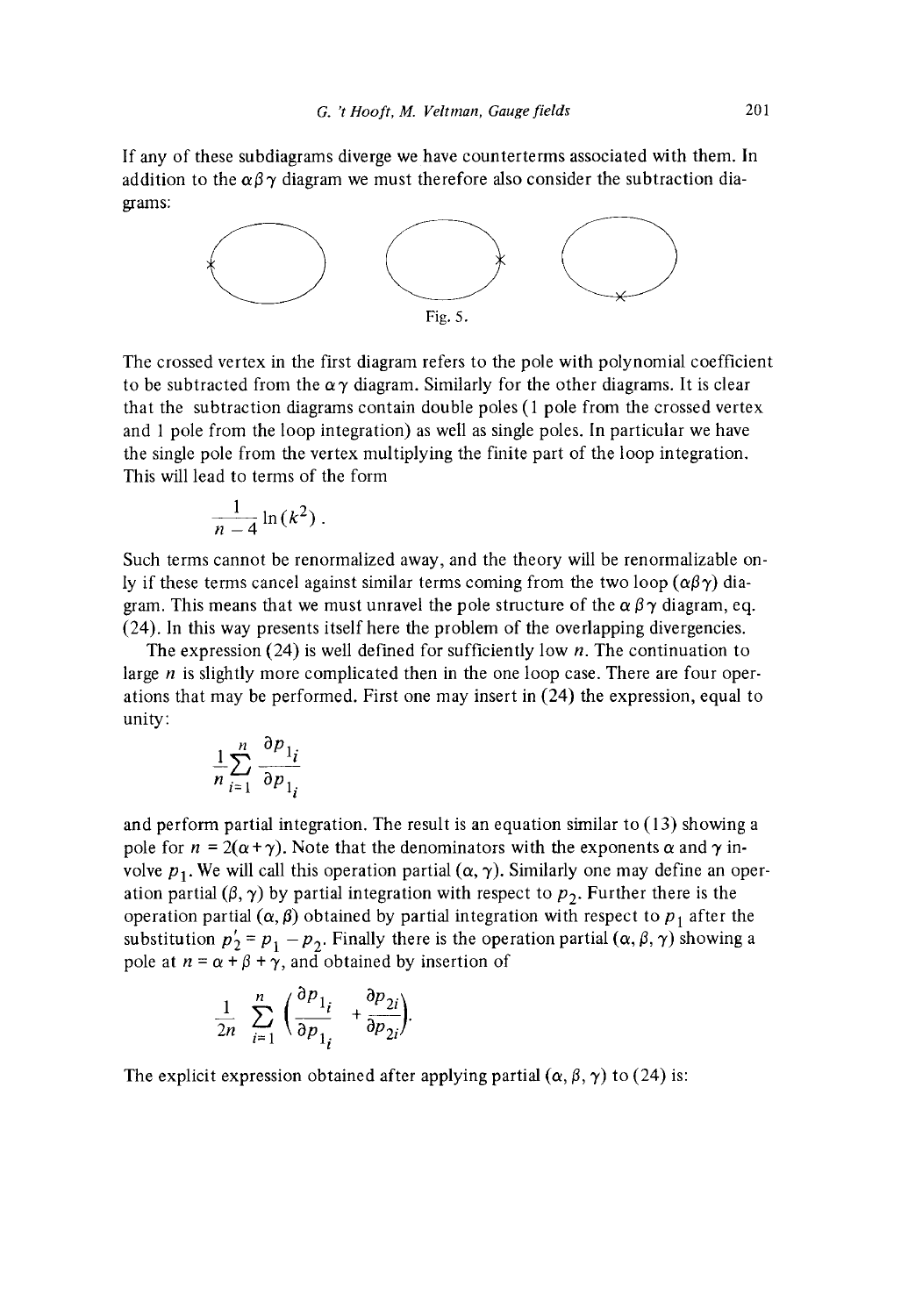$$
(24) = -\frac{1}{(2n - 2\alpha - 2\beta - 2\gamma)} I'
$$
 (25)

with

$$
I' = \int d_n p_1 d_n p_2 \left[ \frac{2\alpha m_1^2}{(\gamma^{\alpha+1} (\gamma^\beta (\gamma^\gamma)} + \frac{2\beta m_2^2}{(\gamma^\alpha (\gamma^{\beta+1} (\gamma^\gamma)} + \frac{2\gamma (M^2 + k^2 + (p_1 - p_2, k)))}{(\gamma^\alpha (\gamma^\beta (\gamma^\gamma)^{1})}) \right]
$$
(26)

where the explicit form of the denominators is as in (24).

The procedure for continuation of  $(24)$  to large *n* is now clear.  $(24)$  has poles for  $n = 2(\alpha + \beta)$ ,  $n = 2(\alpha + \gamma)$ ,  $n = 2(\beta + \gamma)$  and  $n = \alpha + \beta + \gamma$ . The integral representation will be valid for *n* less than the minimum of these four. Applying partial  $(\alpha, \beta, \gamma)$ eventually followed by partial  $(\alpha, \beta)$ ,  $(\alpha, \gamma)$  and/or  $(\beta, \gamma)$  gives the desired continuation.

It would appear that (24) could contain four coincident poles, but actually there are at most second order poles.

We are now interested in poles with non-polynomial residues. *Definition*. A harmless pole is a pole with as residue a polynomial of finite order in the external momenta. *Definition*. The subintegral  $\alpha$ ,  $\beta$  is said to be divergent or convergent according to whether  $\alpha + \beta \leq 2$  or  $\alpha + \beta > 2$ . *Definition*. The  $\alpha\beta\gamma$  diagram (24) is said to be overall convergent or overall divergent according to whether  $\alpha + \beta + \gamma > 4$  or  $\alpha + \beta + \gamma \leq 4$ .

More specifically we may call a subintegral  $\alpha$ ,  $\beta$  logarithmically, linearly etc. divergent if  $\alpha + \beta = 2, \frac{3}{2}$ , etc. Similar for the overall divergent cases  $\alpha + \beta + \gamma = 4, 3, ...$ etc.

First we will consider a simple situation, namely the case that the  $\alpha$ ,  $\gamma$  subintegral is logarithmically divergent while all other subintegrals are convergent. Then there is only one subtraction diagram, and we must show that (24) together with this subtraction diagram contains only harmless poles. More specifically consider the case  $\alpha + \gamma = 2$ ,  $\beta = 2$ . Taking together the  $\alpha$  and  $\gamma$  denominators of (24) by means of Feynman parameters and performing the integration over  $p_1$  we obtain an expression of the form

$$
\int d_{n}p \frac{\Gamma(\alpha + \gamma - \frac{1}{2}n)}{(p^{2} + m_{3}^{2})^{\alpha + \gamma - \frac{1}{2}n}} \frac{1}{(p^{2} + 2pq + m_{4}^{2})^{\beta}},
$$
\n(27)

where we have written  $p$  instead of  $p_2$  and suppressed various irrelevant factors. From this we must subtract the expression corresponding to the subtraction diagram

$$
\int d_{n}p \frac{2}{2\alpha + 2\gamma - n} \frac{1}{(p^{2} + 2pq + m_{4}^{2})^{\beta}}.
$$
 (28)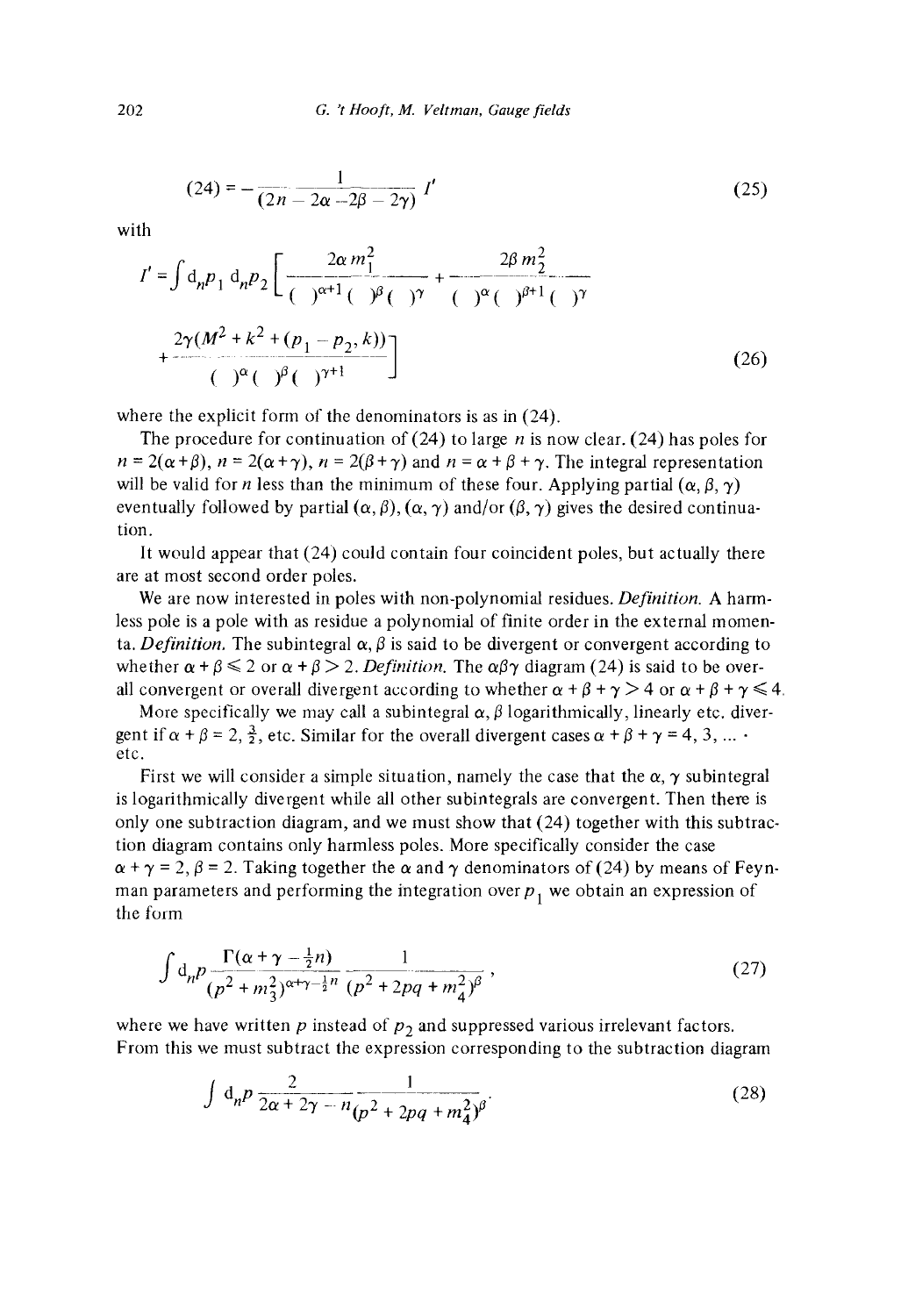*Main Theorem.* The difference of (27) and (28) for  $\alpha + \gamma = 2, \beta \ge 1$  contains only harmless poles. Proof: see appendix B.

This theorem is really the key theorem to our problem, because the general case may be reduced by means of partial operations to the case considered in the main theorem.

The general case may now be treated systematically. The case that any of the exponents  $\alpha$ ,  $\beta$  or  $\gamma$  is zero or negative is trivial and corresponds to a diagram containing no overlapping divergencies. Example:



Such cases do not require new subtractions. Thus we assume now  $\alpha > 0$ ,  $\beta > 0$ ,  $\gamma > 0$ . *Theorem* 1. If the integral (24) is logarithmically divergent and contains no divergent subintegrals than it contains a harmless single pole at  $n = 4$ .

Proof: by means of partial  $(\alpha, \beta, \gamma)$  it is seen that the integral behaves at  $n = 4$  as a single pole times a finite function. Actual calculation of (24) with the help of Feynman parameters exhibits this pole:

$$
(24) \rightarrow \Gamma(\alpha + \beta + \gamma - n) \int d\mathcal{y}_1 \int d\mathcal{y}_2 f(\mathcal{y}_1, \mathcal{y}_2)
$$

and the integrals over the Feynman parameters  $y_1 y_2$  are well defined and finite. By actually setting  $n = 4$  in those integrals one obtains the desired result.

*Theorem* 2. If the integral (24) is overall divergent and contains no divergent subintegrals then it contains a harmless single pole at  $n = 4$ .

Proof: by means of partial  $(\alpha, \beta, \gamma)$  this case may be reduced to the case of theorem 1.

*Theorem* 3. If the integral (24) is overall convergent or logarithmically divergent then it contains at most one divergent sub-integral. The denominator not involved in the sub-integral has an exponent  $\ge 2$ .

Proof: if  $\alpha + \beta + \gamma \ge 4$  and for instance  $\alpha + \beta \le 2$  then  $\gamma \ge 2$ .

*Theorem* 4. If the integral (24) is overall convergent or logarithmically divergent and contains one divergent sub-integral then the difference with the subtraction diagram containing the pole subtraction term corresponding to the divergent sub-integral has only harmless poles.

Proof: let  $\alpha, \beta$  be the divergent subintegral. By means of partial  $(\alpha, \beta)$  the divergent subintegral may be reduced to a logarithmically divergent subintegral. Since the remaining denominator has an exponent  $\geq 2$  we are then in the case considered in the main theorem.

Finally we must consider the case that the integral (24) is linearly, quadratically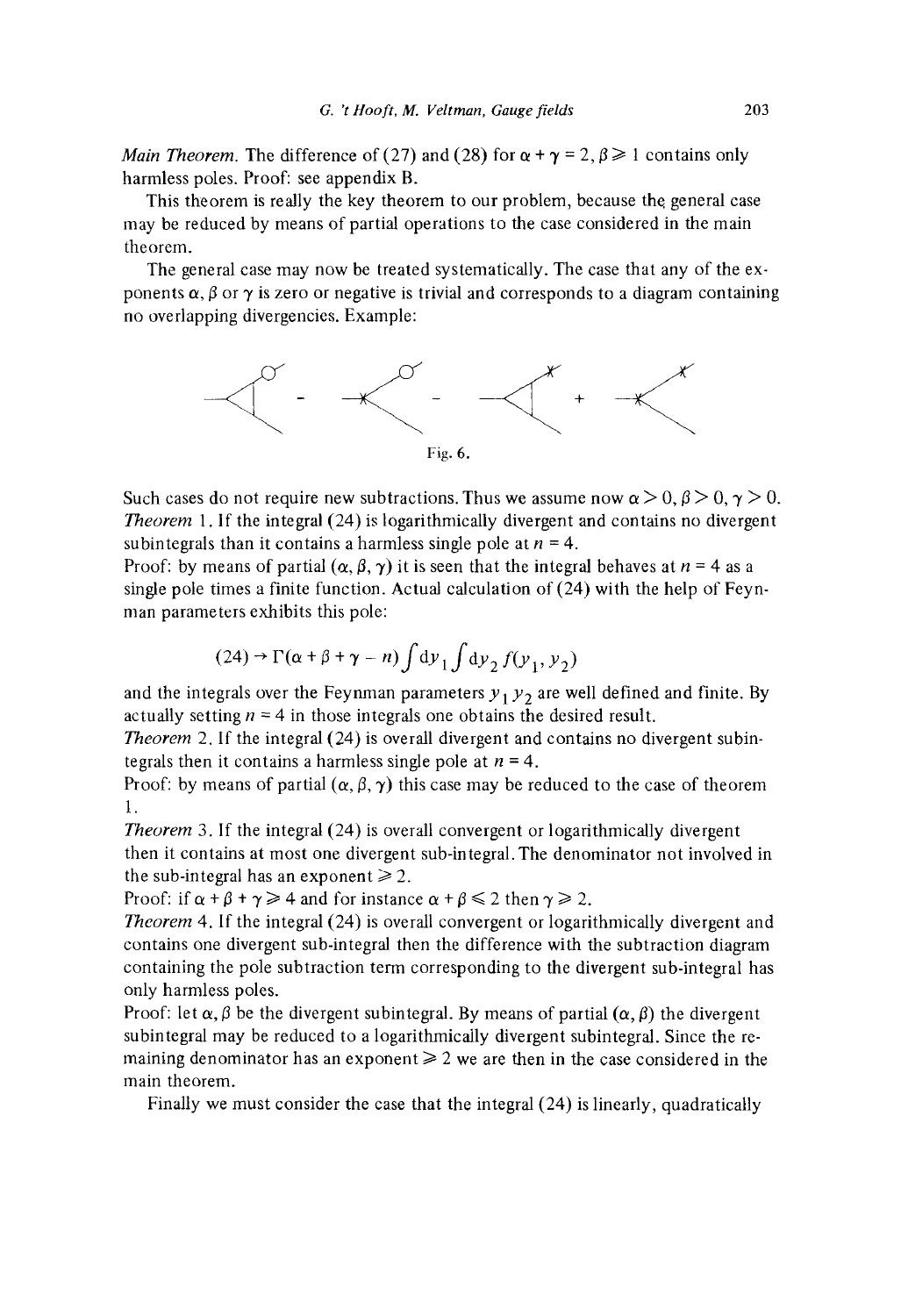etc. divergent. By means of partial  $(\alpha, \beta, \gamma)$  this case can be reduced to the case of an overall convergent or logarithmically divergent integral, which has been considered above. This terminates the proof of renormalizability up to and including two loop diagrams.

As an example consider the case  $\alpha = \beta = \gamma = 1$ . Thus:

$$
I = \int d_n p_1 d_n p_2 \frac{1}{(p_1^2 + m_1^2)(p_2^2 + m_2^2)((p_1 - p_2 - k)^2 + m_3^2)}
$$
 (29)

The integral is overall quadratically divergent, and  $\alpha\gamma$ ,  $\beta\gamma$  and  $\alpha\beta$  subintegrals are all logarithmically divergent. Thus we have three subtraction diagrams, and for instance the subtraction diagram corresponding to the  $\alpha\gamma$  subintegral is:

$$
I_{\alpha\gamma}^{s} = -\int d_{n}p_{2} \, PP \left( \int d_{n}p_{1} \frac{1}{(p_{1}^{2} + m_{1}^{2})(p_{1} - p_{2} - k)^{2} + m_{3}^{2}} \right) \frac{1}{(p_{2}^{2} + m_{2}^{2})} \tag{30}
$$

where  $PP\{\}$  means pole part for  $n = 4$ . Because we have a logarithmic divergence the polynomial multiplying the pole  $1/(n-4)$  will be simply a constant. Similarly for the other two subintegrals.

Applying partial  $(\alpha, \beta, \gamma)$  to (29) we obtain:

$$
I = -\frac{1}{2n - 6} I'
$$
  
\n
$$
I' = \int d_n p_1 d_n p_2 \left\{ \frac{2m_1^2}{(p_1^2 + m_1^2)^2 (p_2^2 + m_2^2)((p_1 - p_2 - k)^2 + m_3^2)} \right\}
$$
  
\n
$$
+ \frac{2m_2^2}{(p_1^2 + m_1^2)(p_2^2 + m_2^2)^2 ((p_1 - p_2 - k)^2 + m_3^2)}
$$
  
\n
$$
+ \frac{2m_3^2 + 2k^2 - 2(p_1 - p_2, k)}{(p_1^2 + m_1^2)(p_2^2 + m_2^2)((p_1 - p_2 - k)^2 + m_3^2)^2} \right\}.
$$
  
\n(31)

Applying partial integration with respect to  $p_2$  in (30) we obtain: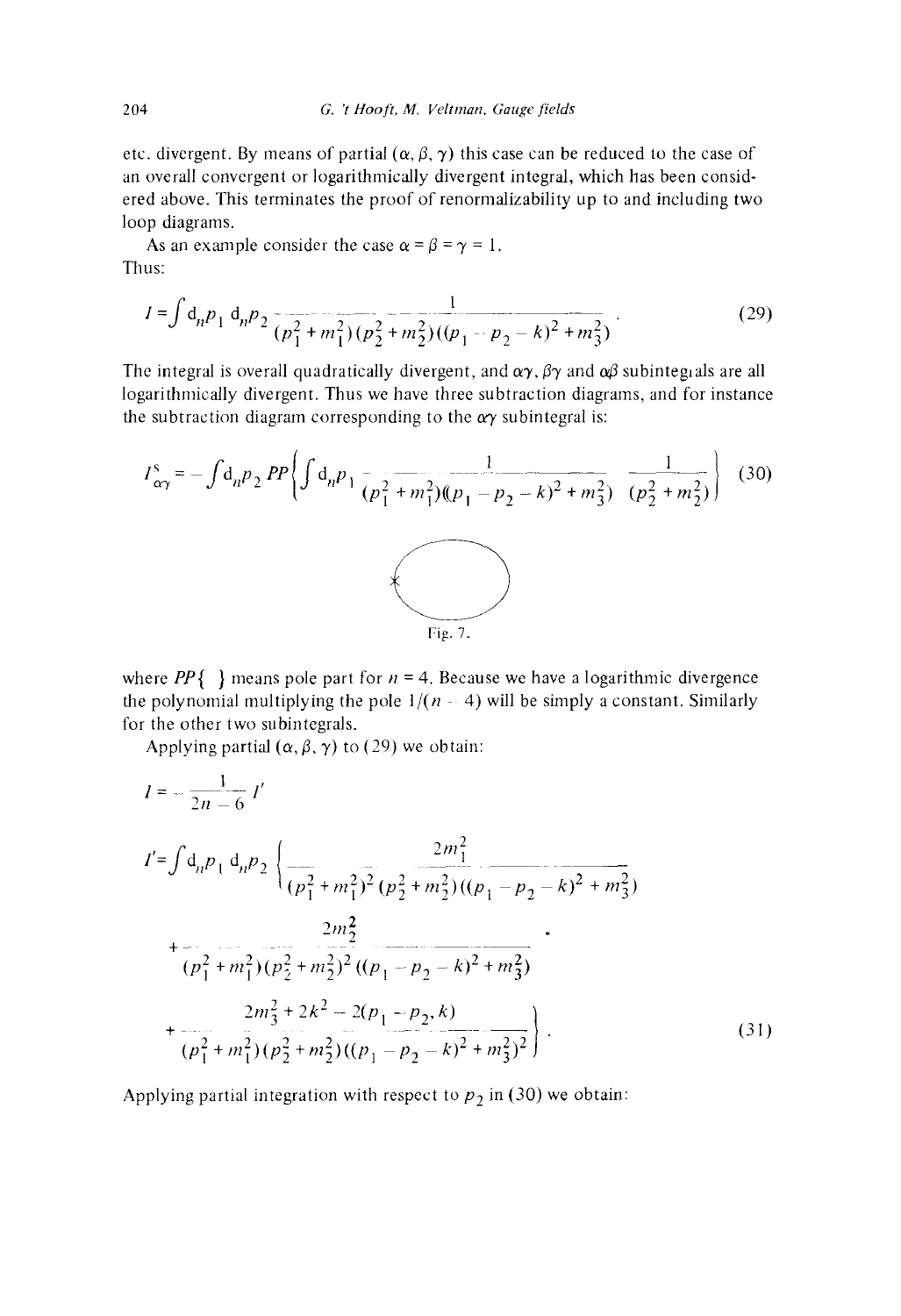$$
I_{\alpha\gamma}^s = +\frac{1}{n-2} \int d_n p_2 \ PP\{ \} \frac{2m_2^2}{(p_2^2 + m_2^2)^2}.
$$
 (32)

In the limit  $n = 4$  the second term of (31) combines together with the subtraction diagram such as to have precisely the case discussed in the main theorem. Similarly for the other terms, to be combined with the other subtraction diagrams.

This example demonstrates how the operation partial  $(\alpha, \beta, \gamma)$  neatly separates out the various overlapping divergencies. After that the main theorem guarantees the absence of unwanted poles.

### 5. EXTENSION TO FERMIONS

The extension to fermions is straightforward and based on the following observation. Everything may be formulated such that only traces of strings of  $\gamma$ -matrices occur. If there are external fennion lines this may be done through the use of suitable projection operators. These traces must than be evaluated according to the rules (see appendix C)

$$
\{\gamma^{\mu}, \gamma^{\nu}\} = 2\delta_{\mu\nu},\tag{33}
$$

$$
Tr (S) = 0 \text{ if } S \text{ is an odd string of } \gamma's . \tag{34}
$$

$$
Tr(I) = 4. \tag{35}
$$

Remember that  $\delta_{uu} = n$ . Any Ward identity relying as far as  $\gamma$ -matrices is concerned only on  $(33)$  (as in quantum-electrodynamics) will be satisfied for every *n*.

Note that there is no place for the pseudo-scalar  $\gamma^5$  (in conventional notation) in (33), as there is no place for the pseudo tensor  $\epsilon_{\mu\nu\alpha\beta}$ . See sect. 6.

The rule (35) can be satisfied by finite matrices only for  $n = 4$ , but this is of no importance because we are only interested in a consistent algebra for  $n \neq 4$ . Or, in *n*dimensional space one will have

$$
Tr(I)=f(n)
$$

where f is a function of n only. We need only  $f(n) = 4$ , and the deviations of  $f(n)$ from  $f(4)$  are never important for Ward identities because one always compares diagrams with an equal number of traces.

As an example we consider the lowest order photon selfenergy diagram in quantum electrodynamics: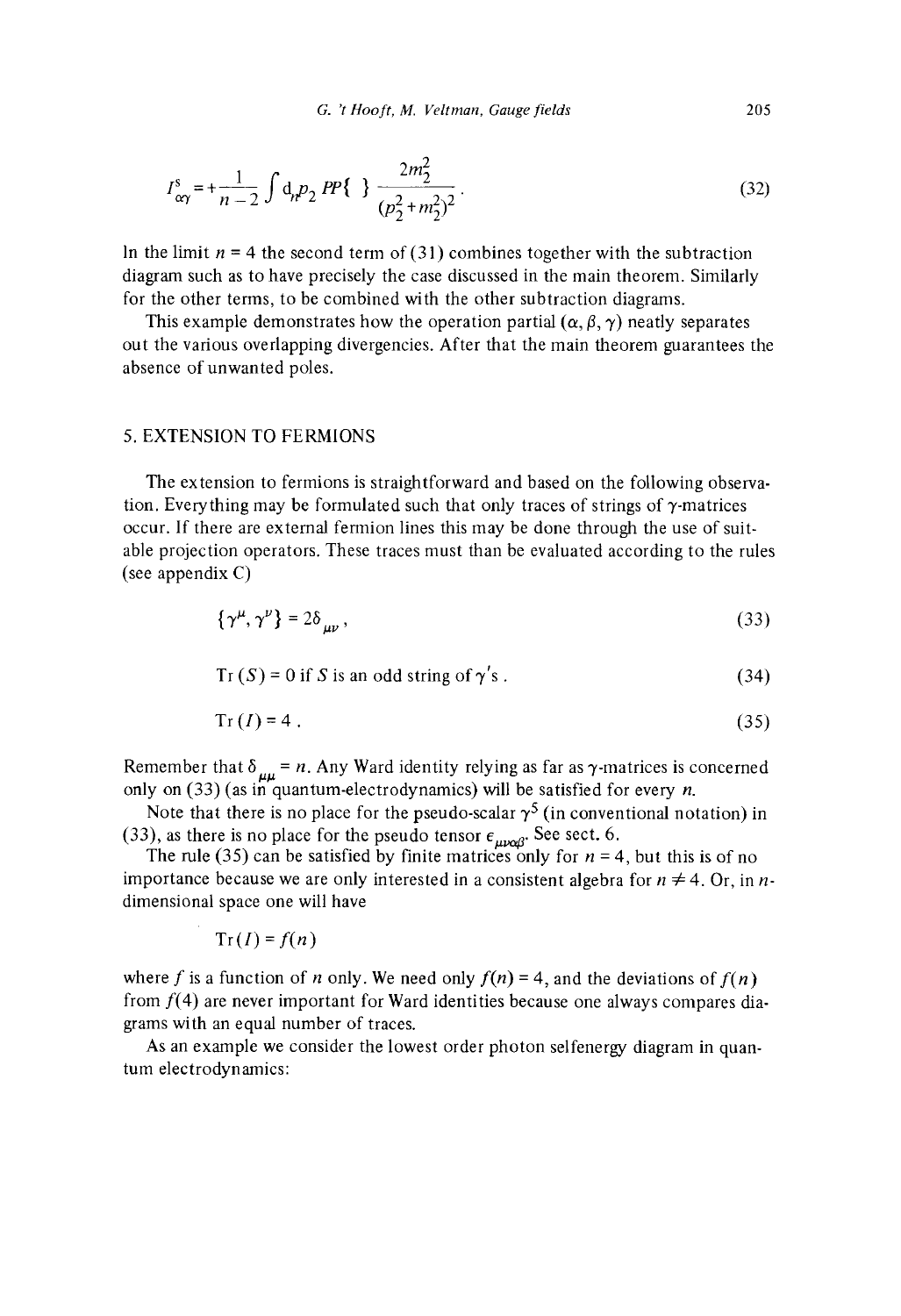

$$
\int d_{n}p \frac{\operatorname{Tr}[\gamma^{\mu}(i\gamma(p+k)+m)\gamma^{\nu}(i\gamma p+m)]}{((p+k)^{2}+m^{2})(p^{2}+m^{2})}
$$

The trace may be evaluated using  $(33)$ ,  $(34)$  and  $(35)$ . Taking denominators together one obtains:

$$
4\int_{0}^{1} dx \int d_{n}p \frac{\delta_{\mu\nu}(m^{2}+p^{2}+pk) - 2p_{\mu}p_{\nu} - p_{\mu}k_{\nu} - k_{\mu}p_{\nu}}{(p^{2}+2pkx+k^{2}x+m^{2})^{2}}
$$

Using the equations of appendix A:

$$
=\frac{4i\pi^{\frac{1}{2}n}}{\Gamma(2)}\Gamma(2-\frac{1}{2}n)\int\limits_{0}^{1}dx\frac{2x(1-x)(k_{\mu}k_{\nu}-\delta_{\mu\nu}k^{2})}{(m^{2}+k^{2}x(1-x))^{2-\frac{1}{2}n}}
$$

which is manifestly gauge invariant.

# 6. LIMITATIONS OF THE METHOD

The method fails if in the Ward identities there appear quantities that have the desired properties only in four dimensional space. An example is the completely antisymmetric tensor  $\epsilon_{\mu\nu\alpha\beta}$ . If the particular properties of this tensor are vital for the Ward identities to hold our method will fail because we cannot generalize  $\epsilon_{\mu\nu\alpha\beta}$  to a tensor satisfying the required properties for non-integer n. Similarly for  $\gamma^5$ . One can write:

$$
\gamma^5 = \frac{1}{4!} \epsilon_{\mu\nu\alpha\beta} \gamma^{\mu} \gamma^{\nu} \gamma^{\alpha} \gamma^{\beta} ,
$$

insert this whenever  $\gamma^5$  occurs and take the e-tensor outside of the expression to be generalized to non-integer  $n$ . However, if we are dealing with Ward identities that rely on

$$
\{\gamma^5, \gamma^{\alpha}\} = 0 \qquad \text{for} \qquad \alpha = 1, \dots, n
$$
  
Tr  $(\gamma^5 \gamma^{\mu} \gamma^{\nu} \gamma^{\alpha} \gamma^{\beta}) = 4 \epsilon_{\mu\nu\alpha\beta}$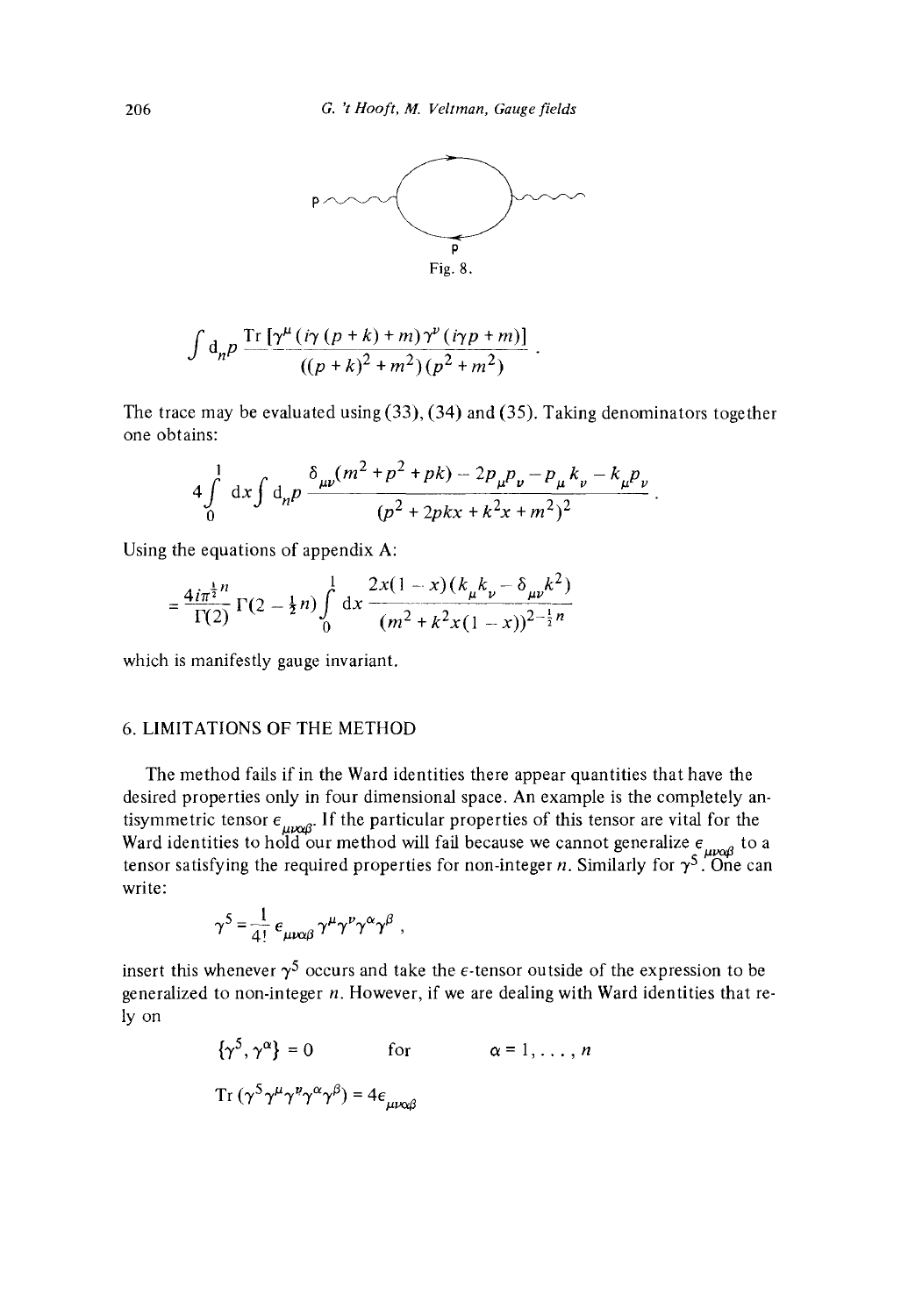than this method breaks down. This is precisely the case of the well-known anomalies; to see this consider the vertex



which is part of a linearly divergent loop with  $p$  as integration variable. One of the required Ward identities is that multiplication with  $k<sub>u</sub>$  should give something proportional to the fermion mass. In the combinatorial proof one writes:

$$
\gamma k \gamma^5 = (\gamma (p+k) - \gamma p) \gamma^5 = \gamma (p+k) \gamma^5 + \gamma^5 \gamma p
$$

where  $p$  is the loop momentum.

This is incorrect if  $n \neq 4$ . It is easily seen that the breakdown of the Ward identity is proportional to  $p - p$ , and after integration to  $n - 4$ . When multiplied by a pole arising from the loop integration a non-zero part remains in the limit  $n = 4$ .

To exhibit all this explicitly we evaluate the anomaly for the well-known triangle graph. In the notation of Bell and Jackiw [4] the triangle graph is:

$$
\Gamma^{\alpha\mu\nu} = \int d_n r \, \frac{i \, \text{Tr} \{ \gamma^5 \gamma^\alpha \{ i \gamma (p+r) - m \} \, \gamma^\mu (i \gamma r - m) \gamma^\nu \{ i \gamma (r-q) - m \} \} }{((p+r)^2 + m^2) \, (r^2 + m^2) \, ((r-q)^2 + m^2)}
$$
(36)

where p and q are the photon momenta. Multiplying by  $k_{\alpha} = (p + q)_{\alpha}$  one writes:

$$
\gamma^{5} i \gamma k = \gamma^{5} \{-i\gamma(p+r) - m + i\gamma(r-q) - m + 2m\}
$$
  
= 
$$
- \{i\gamma(r-q) + m\} \ \gamma^{5} - \gamma^{5} \{i\gamma(p+r) + m\} + 2m\gamma^{5}
$$
  
+ 
$$
2i\gamma^{5} \gamma(r-r)
$$

where  $r$  coincides with  $r$  in the first four components, but is zero otherwise. The last term is the anomaly which we will evaluate. The four-vector  $s = r - r$  has the first four components zero. This greatly simplifies computation of the trace if one everywhere sets  $r = r + s$ . The expression for the anomaly becomes

$$
2i\int d_n r \frac{\operatorname{Tr}[\gamma s\left\{i\gamma(p+\underline{r})+i\gamma s-m\right\}\gamma^{\mu}\left\{i\gamma\underline{r}+i\gamma s-m\right\}\gamma^{\nu}\left\{i\gamma(\underline{r}-q)+i\gamma s-m\right\}\gamma^5]}{((p+r)^2+m^2)(r^2+m^2)((r-q)^2+m^2)}
$$

Remembering that  $\gamma^5 = \gamma^1 \gamma^2 \gamma^3 \gamma^4$ , and that all vectors except s are physical (have zero components beyond the fourth) one reduces the trace to  $4 i s^2 \epsilon_{\lambda \mu \nu \kappa} p_{\lambda} q_{\kappa}$  where

 $\overline{a}$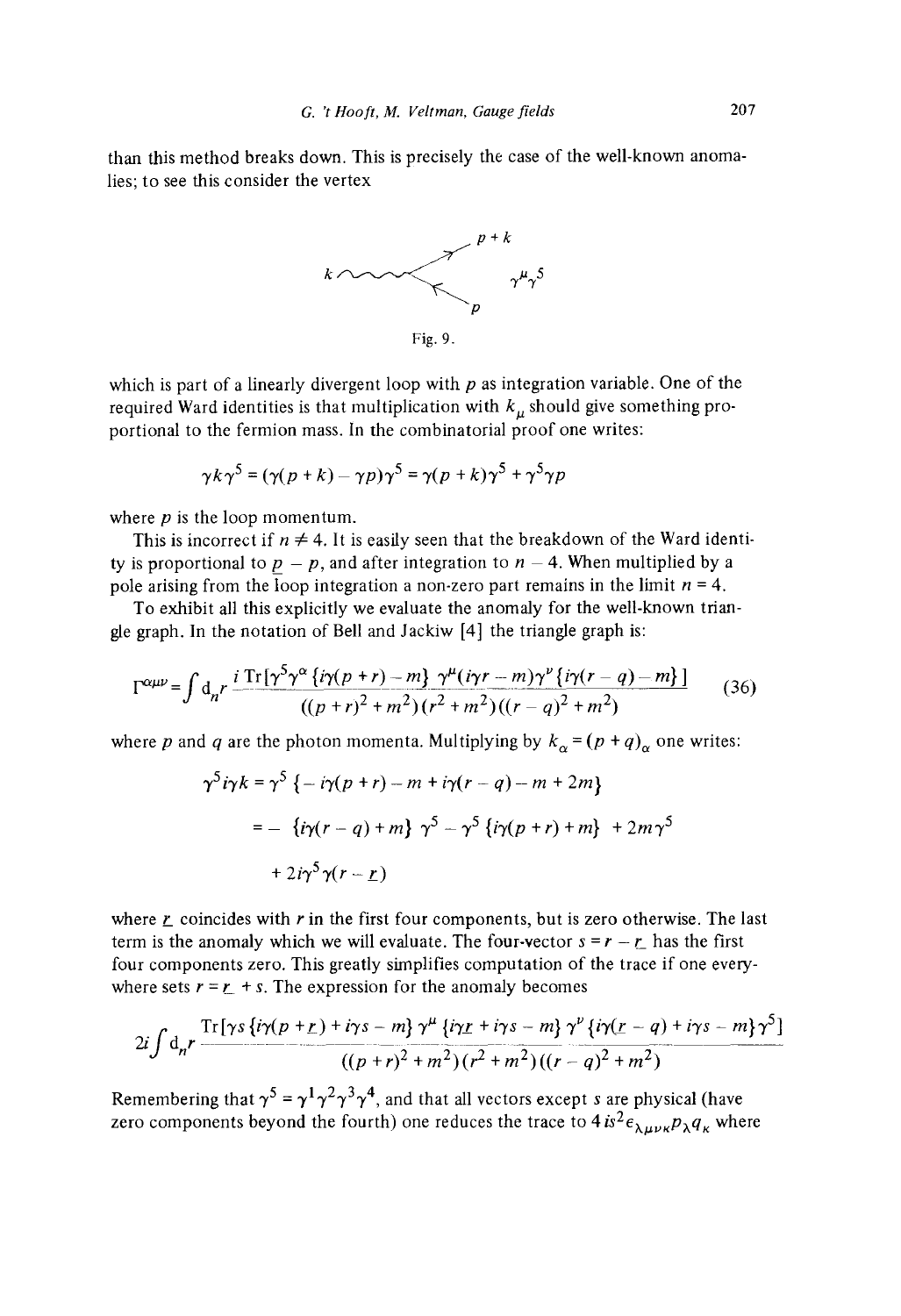one uses the fact that  $\gamma s$  anticommutes with all other  $\gamma$ -matrices. Finally we must evaluate the integral

$$
\int d_n r \frac{(r-\underline{r},r-\underline{r})}{(r^2+m^2)^3}
$$

where we have omitted  $p$  and  $q$  in the denominator since we need only the pole for  $n = 4$ . With the help of (A8) multiplied with  $\delta_{uv}$  where now the indices are taken to run from 5 to  $n$  only we obtain for this integral:

$$
\frac{i\pi^{\frac{1}{2}n}}{(m^2)^{2-\frac{1}{2}n}}\frac{\Gamma(2-\frac{1}{2}n)}{\Gamma(3)}\frac{1}{2}(n-4)
$$

In the limit  $n = 4$ , and taking into account that there are two graphs (the second obtained by the interchange  $\mu \leftrightarrow \nu$ ,  $p \leftrightarrow q$ ) we find for the anomaly:

$$
8i\pi^2\,\epsilon_{\lambda\mu\nu\kappa}p_{\lambda}q_{\kappa}
$$

which agrees with the results of Bell and Jackiw [4], eq.  $(3.12c)$ , and Adler [4], eq. (22).

Note that in our formulation the anomaly has nothing to do with the pecularities of shifts of integration variables.

The usual ambiguity of the choice of integration variables is replaced in our formalism by the ambiguity of the location of  $\gamma^5$  in the trace in (36). If before generalization to  $n \neq 4$  is done,  $\gamma^5$  is (anti) commuted to the right, a different result emerges.

#### 7. CONCLUSIONS

The method presented essentially completes the proof of the renormalizability of the theories presented in ref. [1 ]. The method fails if quantities particular to four-dimensional space, such as  $\gamma^5$  or the tensor  $\epsilon_{\mu\nu\alpha\beta}$  or scaling behaviour play an essential role in the Ward identities.

We have not considered infrared problems. Here we only wish to remark that the generalized S-matrix elements will have additional poles for integer n-values if infrared divergencies are present.

The authors are indebted to the participants of the discussion meeting at Orsay, Jan. 1972, for inspiring and constructive criticism.

### APPENDIX A. SOME USEFUL FORMULAE

$$
\int d_n x f(x) = \int f(x) r^{n-1} dr \sin^{n-2} \theta_{n-1} d\theta_{n-1} \sin^{n-3} \theta_{n-2} d\theta_{n-2} \dots d\theta_1
$$
 (A1)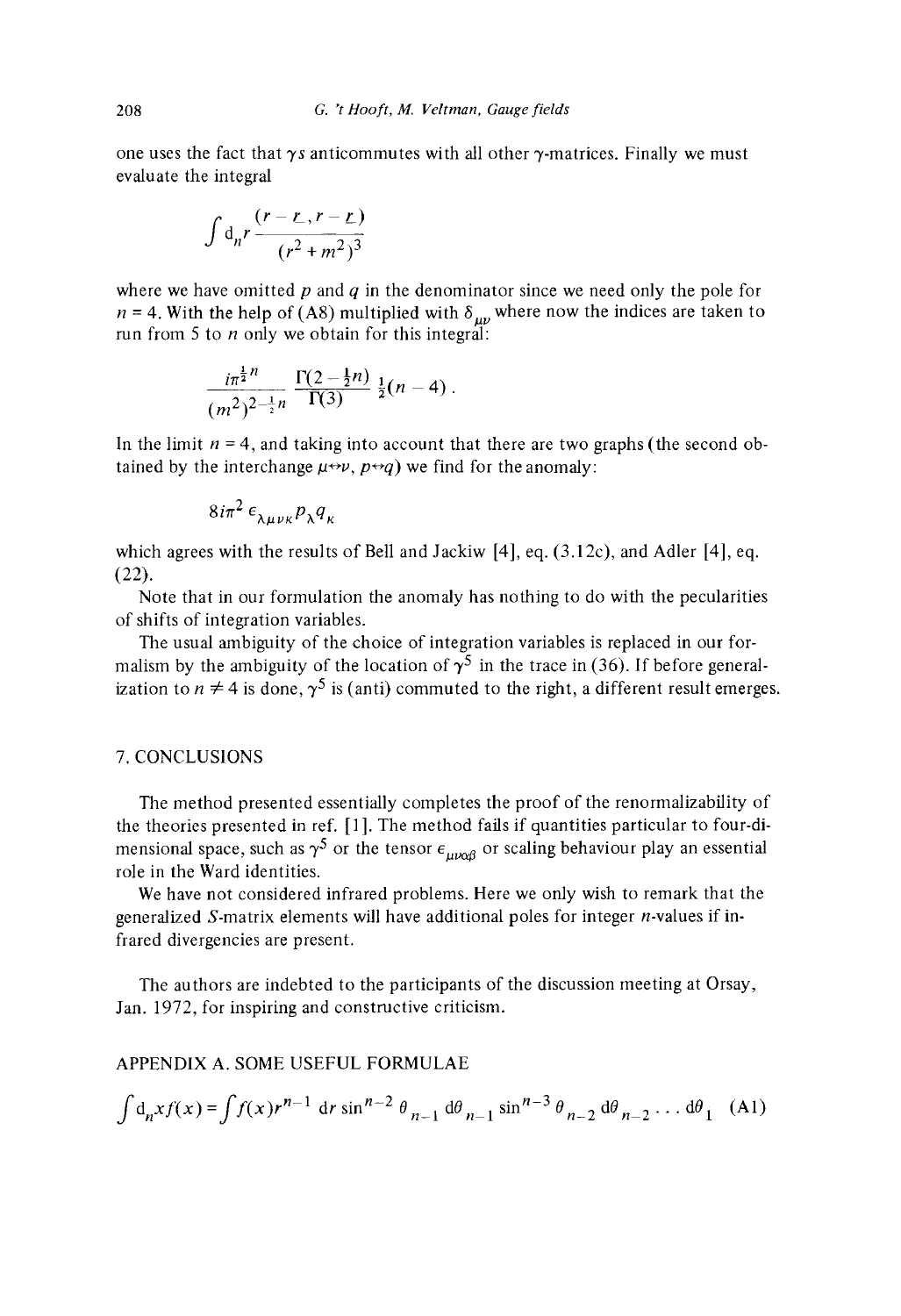with  $0 \le \theta_i \le \pi$ , except  $0 \le \theta_1 \le 2\pi$ .

If  $f(x)$  depends only on  $r = \sqrt{x_1^2 + \dots x_n^2}$  one may perform the integration over angles using

$$
\int_{0}^{\pi} \sin^{m} \theta \, d\theta = \sqrt{\pi} \frac{\Gamma(\frac{1}{2}(m+1))}{\Gamma(\frac{1}{2}(m+2))},\tag{A2}
$$

leading to

$$
\int d_n x f(r) = \frac{2\pi^{\frac{1}{2}n}}{\Gamma(\frac{1}{2}n)} \int f(r) r^{n-1} dr
$$
 (A3)

$$
\int_{0}^{\infty} dx \frac{x^{\beta}}{(x^{2} + M^{2})^{\alpha}} = \frac{1}{2} \frac{\Gamma(\frac{1}{2}(\beta + 1)) \Gamma(\alpha - \frac{1}{2}(\beta + 1))}{\Gamma(\alpha)(M^{2})^{\alpha - \frac{1}{2}(\beta + 1)}}.
$$
 (A4)

Keeping the prescriptions and definitions of sect. 3 in mind, the following equations hold for arbitrary  $n$ :

$$
\int d_{n}p \frac{1}{(p^{2}+2kp+m^{2})^{\alpha}} = \frac{i\pi^{\frac{1}{2}n}}{(m^{2}-k^{2})^{\alpha-\frac{1}{2}n}} \frac{\Gamma(\alpha-\frac{1}{2}n)}{\Gamma(\alpha)},
$$
\n(A5)

$$
\int d_{n}p \frac{p_{\mu}}{(p^{2}+2kp+m^{2})^{\alpha}} = \frac{i\pi^{\frac{1}{2}n}}{(m^{2}-k^{2})^{\alpha-\frac{1}{2}n}} \frac{\Gamma(\alpha-\frac{1}{2}n)}{\Gamma(\alpha)}(-k_{\mu}),
$$
\n(A6)

$$
\int d_{n}p \frac{p^{2}}{(p^{2}+2kp+m^{2})^{\alpha}} = \frac{i\pi^{\frac{1}{2}n}}{(m^{2}-k^{2})^{\alpha-\frac{1}{2}n}} \cdot \frac{1}{\Gamma(\alpha)} \left\{ \Gamma(\alpha-\frac{1}{2}n)k^{2} + \Gamma(\alpha-1-\frac{1}{2}n)\frac{1}{2}n(m^{2}-k^{2}) \right\}, \quad (A7)
$$

$$
\int d_{n}p \frac{p_{\mu}p_{\nu}}{(p^{2}+2kp+m^{2})^{\alpha}} \frac{i\pi^{\frac{1}{2}n}}{(m^{2}-k^{2})^{\alpha-\frac{1}{2}n}} \frac{1}{\Gamma(\alpha)} \left\{ \Gamma(\alpha-\frac{1}{2}n)k_{\mu}k_{\nu} + \Gamma(\alpha-1-\frac{1}{2}n)\frac{1}{2}\delta_{\mu\nu}(m^{2}-k^{2}) \right\},
$$
 (A8)

$$
\int d_{n}p \frac{p_{\mu}p_{\nu}p_{\lambda}}{(p^{2}+2kp+m^{2})^{\alpha}} = \frac{i\pi^{\frac{1}{2}n}}{(m^{2}-k^{2})^{\alpha-\frac{1}{2}n}} \frac{1}{\Gamma(\alpha)} \left\{-\Gamma(\alpha-\frac{1}{2}n)k_{\mu}k_{\nu}k_{\lambda} - \Gamma(\alpha-1-\frac{1}{2}n)\frac{1}{2}(\delta_{\mu\nu}k_{\lambda}+\delta_{\mu\lambda}k_{\nu}+\delta_{\nu\lambda}k_{\mu})(m^{2}-k^{2})\right\},
$$
\n(A9)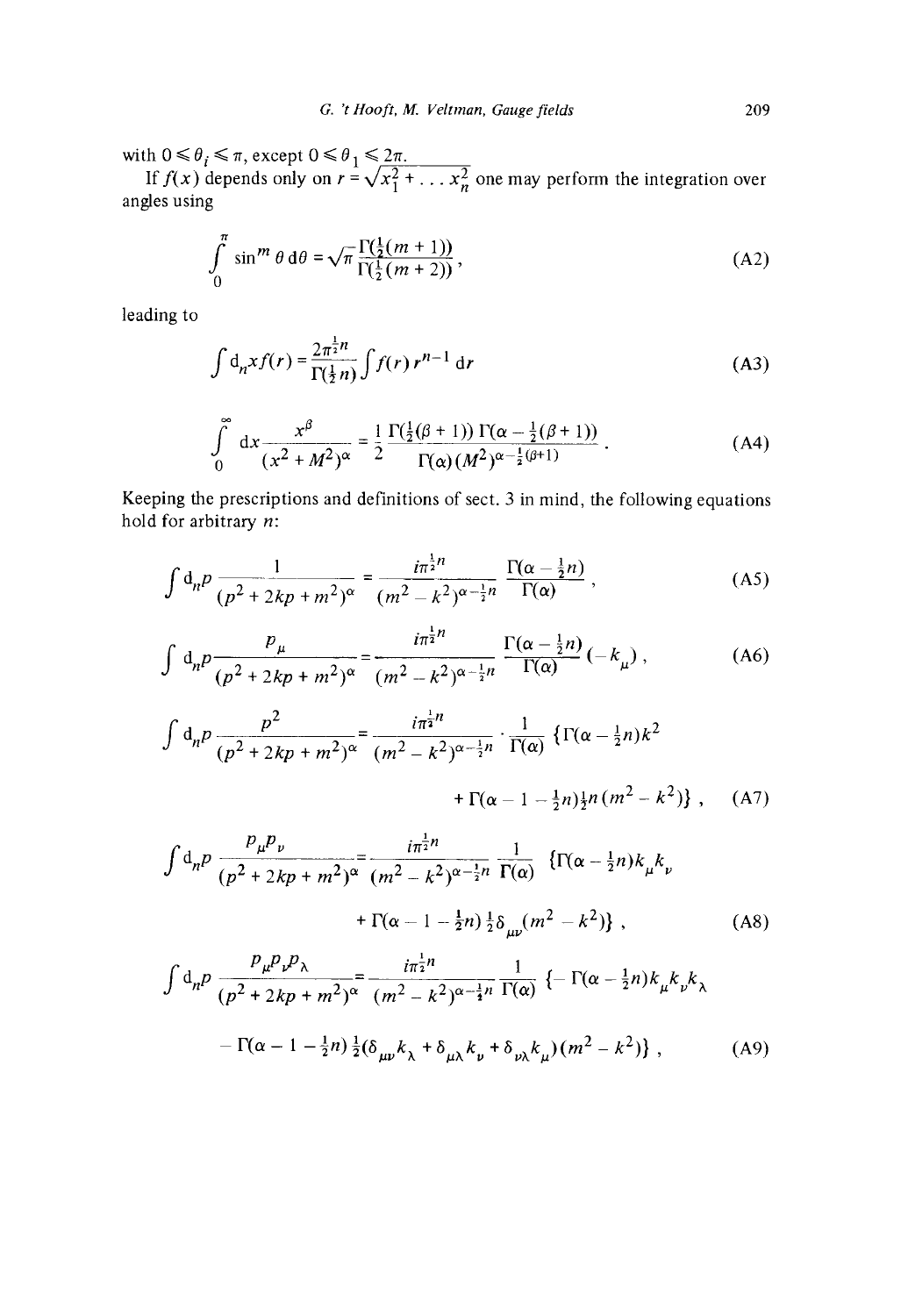$$
\int d_{n}p \frac{p^{2}p_{\mu}}{(p^{2}+2kp+m^{2})^{\alpha}} = \frac{i\pi^{\frac{1}{2}n}}{(m^{2}-k^{2})^{\alpha-\frac{1}{2}n}} \frac{1}{\Gamma(\alpha)} (-k_{\mu}) \left\{ \Gamma(\alpha-\frac{1}{2}n)k^{2} + \Gamma(\alpha-\frac{1}{2}n-1) \frac{1}{2}(n+2)(m^{2}-k^{2}) \right\}. \tag{A10}
$$

The above equations contain indices  $\mu$ ,  $\nu$ ,  $\lambda$ . These indices are understood to be contracted with arbitrary *n*-vectors  $q_1$ ,  $q_2$  etc. In computing the integrals one first integrates over the part of *n*-space orthogonal to the vectors  $k$ ,  $q_1$ ,  $q_2$  etc., using (A1) – (A4). After that the expressions are meaningful also for non-integer  $n$ . Note that formally (A6) - (A10) may be obtained from (A5) by differentiation with respect to  $k$ , or by using  $p^2 = (p^2 + 2pk + m^2) - 2pk - m^2$ . The Feynman parameter method for non-integer exponents:

$$
\frac{1}{a^{\alpha}b^{\beta}} = \frac{\Gamma(\alpha+\beta)}{\Gamma(\alpha)\,\Gamma(\beta)} \int_{0}^{1} dx \, \frac{x^{\alpha-1}(1-x)^{\beta-1}}{(ax+b(1-x))^{\alpha+\beta}}
$$
(A11)

valid for  $\alpha > 0, \beta > 0$ . If one needs this formula for  $\alpha$  in the neighbourhood of 0 one may write

$$
\frac{1}{a^{\alpha}b^{\beta}} = \frac{a}{a^{\alpha+1}b^{\beta}}
$$

and then use (AI **1).** 

The generalization of eq.  $(A11)$  for many factors:

$$
\frac{1}{a_1^{\alpha_1} a_2^{\alpha_2} \dots a_m^{\alpha_m}} = \frac{\Gamma(\alpha_1 + \alpha_2 + \dots + \alpha_m)}{\Gamma(\alpha_1) \Gamma(\alpha_2) \dots \Gamma(\alpha_m)} \cdot \int_0^1 dx_1 \int_0^{x_1} dx_2 \dots \int_0^{x_{m-2}} dx_{m-1}
$$
  
 
$$
\times \frac{x_{m-1}^{\alpha_1 - 1} (x_{m-2} - x_{m-1})^{\alpha_2 - 1} \dots (1 - x_1)^{\alpha_m - 1}}{[a_1 x_{m-1} + a_2 (x_{m-2} - x_{m-1}) + \dots + a_m (1 - x_1)]^{\alpha_1 + \alpha_2 + \dots + \alpha_m}}.
$$
(A12)

### APPENDIX B. THE MAIN THEOREM

Consider the integral:

$$
\int d_{n}p \left\{ \frac{\Gamma(\frac{1}{2}(n_{o}-n))}{(p^{2}+m^{2})^{\frac{1}{2}(n_{o}-n)}} - \frac{2}{n_{o}-n} \right\} \frac{A}{(p^{2}+2pk+M^{2})^{\alpha}}.
$$
 (B1)

We must prove that (B1) contains only harmless poles for  $n = n_0$  (where  $n_0$  is the dimension of physical space, i.e.  $n_0 = 4$ ) and  $\alpha \ge 1$ . For  $\alpha > \frac{1}{2}n_0$  the theorem is trival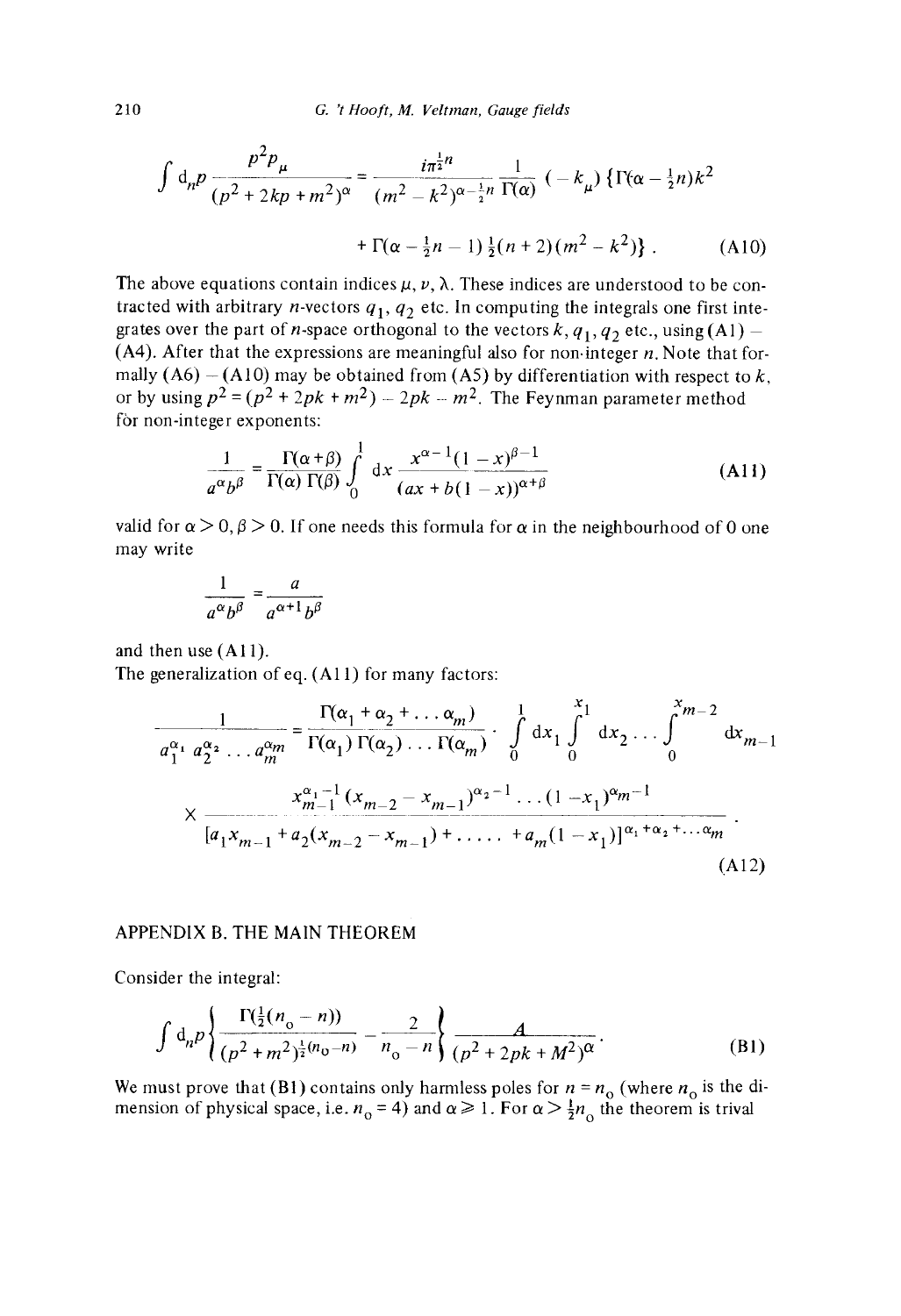because then the only poles for  $n = n_0$  are those already explicit in (B1), and they obviously cancel if the rest is nonsingular for  $n = n_0$ . The nontrivial cases are  $\alpha=\frac{1}{2}(n_{\alpha}-1)$  and  $\alpha=\frac{1}{2}n_{\alpha}$ .

Formula (B1) is symbolic insofar that the exponent  $\alpha$  stands in fact for the difference of the powers of  $p$  in the numerator  $A$  and those in the denominator. We will prove (B1) for the case  $\alpha = \frac{1}{2}n_0$  with  $A = 1$ ; the case  $A = (pq)$  and exponent  $\alpha = \frac{1}{2}n_0$ in the denominator may be proven similarly, and the case that there are two or more  $p'$ s in A may be reduced to the case of no or one p in the numerator.

Thus consider the special case:

$$
\int d_{n}p \left( \frac{\Gamma(\frac{1}{2}(n_{0}-n))}{(p^{2}+m^{2})^{\frac{1}{2}(n_{0}-n)}} - \frac{2}{n_{0}-n} \right) \frac{1}{(p^{2}+2pk+M^{2})^{\frac{1}{2}n_{0}}}.
$$
 (B2)

The first term of  $(B2)$  may be worked out (see  $(A11)$ ):

$$
\Gamma(\frac{1}{2}(n_{o}-n)) \int d_{n}p \frac{p^{2}+m^{2}}{(p^{2}+m^{2})^{\frac{1}{2}(n_{o}-n+2)} (p^{2}+2pk+M^{2})^{\frac{1}{2}n_{o}}}
$$
\n
$$
= \frac{\Gamma(\frac{1}{2}(n_{o}-n)) \Gamma(n_{o}+1-\frac{1}{2}n)}{\Gamma(\frac{1}{2}(n_{o}+2-n)) \Gamma(\frac{1}{2}(n_{o}))} \int_{0}^{1} dx x^{\frac{1}{2}(n_{o}-2)} (1-x)^{\frac{1}{2}(n_{o}-n)}.
$$
\n
$$
\int d_{n}p \frac{p^{2}+m^{2}}{(1-x)^{2}+m^{2}}.
$$
\n(B3)

 $\int d_n p \frac{p}{(p^2 + 2pkx + M^2x + m^2(1 - x))^{n_0 + 1 - \frac{1}{2}n}}$ 

Use of eqs.  $(A5)$  and  $(A7)$  gives:

$$
(B3) = i\pi^{\frac{1}{2}n} \frac{\Gamma(\frac{1}{2}(n_0 - n)) \Gamma(n_0 + 1 - \frac{1}{2}n)}{\Gamma(\frac{1}{2}(n_0 + 2 - n)) \Gamma(\frac{1}{2}(n_0))} \int_0^1 dx \, x^{\frac{1}{2}(n_0 - 2)} (1 - x)^{\frac{1}{2}(n_0 - n)}
$$

$$
\times \frac{\Gamma(n_0 + 1 - n)}{\Gamma(n_0 + 1 - \frac{1}{2}n)} \frac{m^2 + k^2 x^2}{(M^2 x + m^2 (1 - x) - k^2 x^2)^{n_0 + 1 - n}}
$$

$$
+ \frac{\Gamma(n_0 - n)}{2\Gamma(n_0 + 1 - \frac{1}{2}n)} \frac{n}{(M^2 x + m^2 (1 - x) - k^2 x^2)^{n_0 - n}} \, . \tag{B4}
$$

The only singularities for  $n = n_0$  are now located in the two  $\Gamma$ -functions. We are only interested in possible non-polynomial residues of the poles at  $n = n_0$ . To this purpose we may set everywhere  $n = n_0$  except in the two  $\Gamma$ -functions and in the last exponent in (B4). Next, writing

$$
x^{\frac{1}{2}(n_0-2)} = \frac{2}{n_0} \frac{d}{dx} x^{\frac{1}{2}n_0}
$$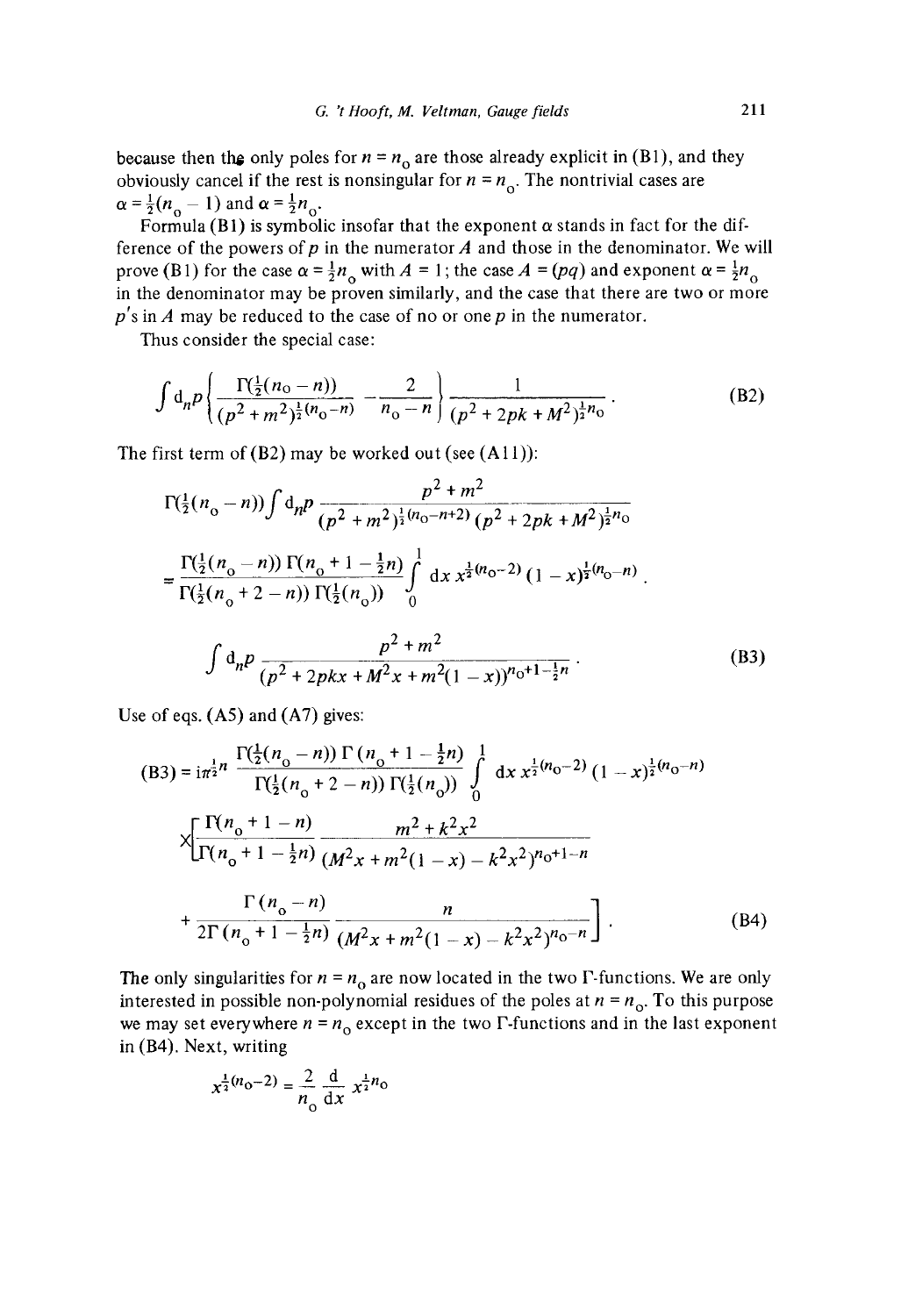and performing partial integration with respect to  $x$  in the second term we obtain:

$$
(B4) \Rightarrow i\pi^{\frac{1}{2}n_0} \frac{\Gamma(\frac{1}{2}(n_0 - n))}{\Gamma(\frac{1}{2}n_0)} \int_0^1 dx \, x^{\frac{1}{2}(n_0 - 2)} \cdot \frac{1}{(M^2 x + m^2 (1 - x) - k^2 x^2)^{n_0 - n}}
$$
  
+  $i\pi^{\frac{1}{2}n_0} \frac{\Gamma(\frac{1}{2}(n_0 - n)) \Gamma(n_0 - n)}{\Gamma(\frac{1}{2}n_0)} \cdot \frac{1}{(M^2 - k^2)^{n_0 - n}}$  (B5)

The second term in (B5) is the surface term arising from the partial integration.

The first term in (B5) displays a harmless single pole.

The second term contains the single pole

$$
i\pi^{\frac{1}{2}n_0} \frac{\Gamma(\frac{1}{2}(n_0 - n)) \Gamma(n_0 - n)}{\Gamma(\frac{1}{2}n_0)} (n_0 - n) \ln(M^2 - k^2)
$$
 (B6)

in addition to harmless poles.

Consider next the contribution of the second term in (B2):

$$
\frac{2}{n_o - n} \int d_{n}p \frac{1}{(p^2 + 2pk + M^2)^{\frac{1}{2}n_0}} =
$$
  
=  $i\pi^{\frac{1}{2}n_0} \frac{2}{n_o - n} \frac{\Gamma(\frac{1}{2}(n_o - n))}{\Gamma(\frac{1}{2}n_o)} \frac{1}{(M^2 - k^2)^{\frac{1}{2}(n_o - n)}}.$  (B7)

(B7) contains harmless poles as well as the pole

$$
i\pi^{\frac{1}{2}n_0} \frac{\Gamma(\frac{1}{2}(n_0 - n))}{\Gamma(\frac{1}{2}n_0)} \frac{2}{n_0 - n} \frac{1}{2}(n_0 - n) \ln(M^2 - k^2) \,. \tag{B8}
$$

Since  $\Gamma(x)$  behaves as  $1/x$  for x in the neighbourhood of zero we see that the dangerous pole in (B6) is cancelled by (B8).

It may be noted that the difference of (B6) and (B8) contains a harmless double poie. Thus in general we may expect to need double pole counterterms at the two loop level.

#### APPENDIX C. TRACES MAY BE COMPUTED BY MEANS OF THE EQUATION

Tr 
$$
(\gamma^{\mu_1}\gamma^{\mu_2} \dots \gamma^{\mu_m}) = - \operatorname{Tr} (\gamma^{\mu_m}\gamma^{\mu_1} \dots \gamma^{\mu_{m-1}})
$$
  
+  $2 \sum_{i=1}^{m-1} (-1)^{i+1} \operatorname{Tr} (\gamma^{\mu_1} \dots \gamma^{\mu_{i-1}}\gamma^{\mu_{i+1}} \dots \gamma^{\mu_{m-1}}) \delta_{\mu_{i}\mu_{m}}$  (C1)